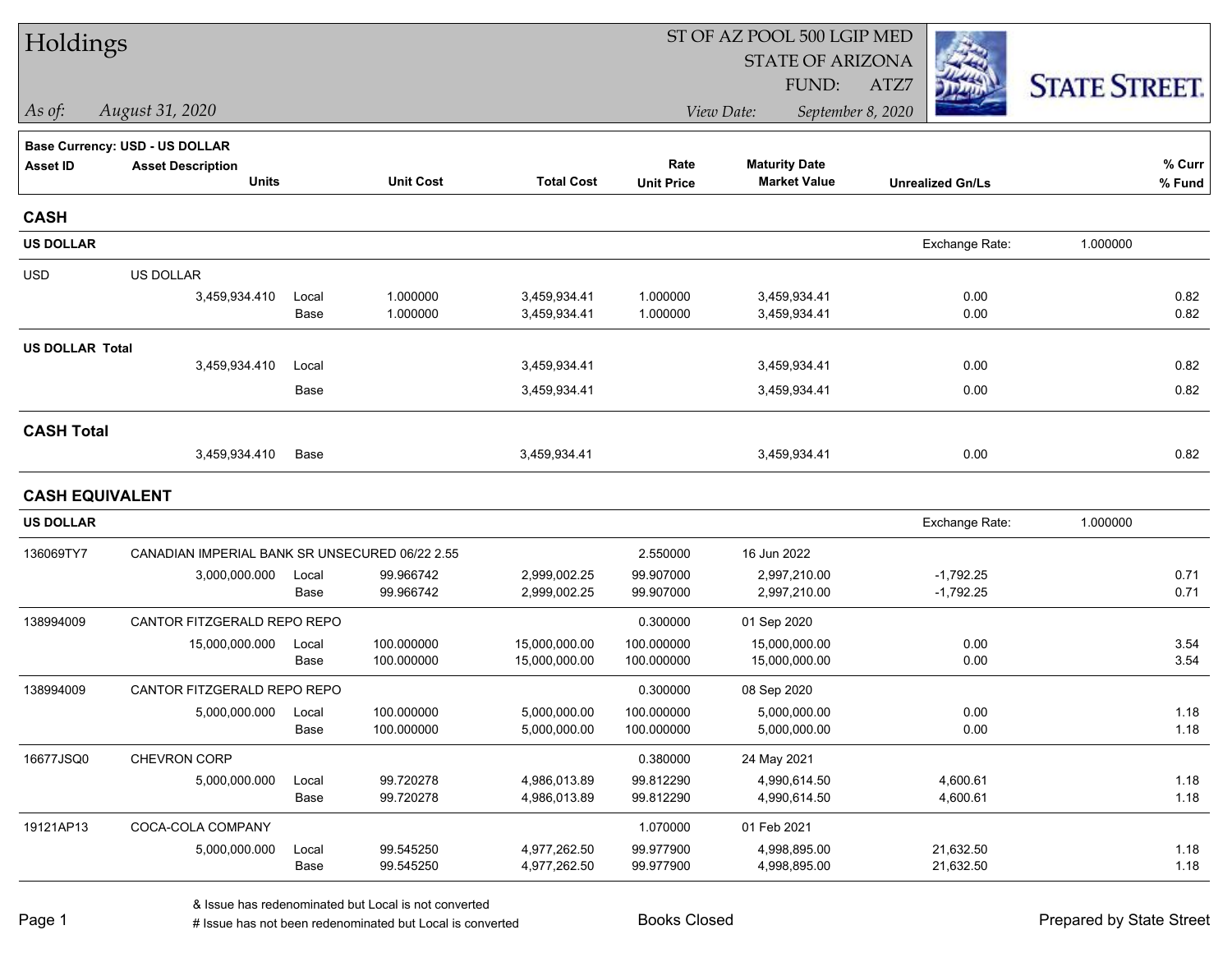| Holdings |
|----------|
|----------|

STATE OF ARIZONA

ATZ7



**Base Currency: USD - US DOLLAR**

*August 31, 2020 As of: View Date: September 8, 2020* FUND:

| <b>Asset ID</b> | <b>Asset Description</b><br><b>Units</b> |       | <b>Unit Cost</b> | <b>Total Cost</b> | Rate<br><b>Unit Price</b> | <b>Maturity Date</b><br><b>Market Value</b> | <b>Unrealized Gn/Ls</b> | $%$ Curr<br>% Fund |
|-----------------|------------------------------------------|-------|------------------|-------------------|---------------------------|---------------------------------------------|-------------------------|--------------------|
| 2546R2S31       | WALT DISNEY CO                           |       |                  |                   | 0.500000                  | 03 May 2021                                 |                         |                    |
|                 | 3,000,000.000                            | Local | 99.661111        | 2,989,833.33      | 99.760060                 | 2,992,801.80                                | 2,968.47                | 0.71               |
|                 |                                          | Base  | 99.661111        | 2,989,833.33      | 99.760060                 | 2,992,801.80                                | 2,968.47                | 0.71               |
| 30229ALW7       | <b>EXXON MOBIL CORP</b>                  |       |                  |                   | 0.340000                  | 30 Nov 2020                                 |                         |                    |
|                 | 5,000,000.000                            | Local | 99.915000        | 4,995,750.00      | 99.972500                 | 4,998,625.00                                | 2,875.00                | 1.18               |
|                 |                                          | Base  | 99.915000        | 4,995,750.00      | 99.972500                 | 4,998,625.00                                | 2,875.00                | 1.18               |
| 45779PJ17       | <b>INSTITUTIONAL SECURED</b>             |       |                  |                   | 0.250000                  | 01 Sep 2020                                 |                         |                    |
|                 | 5,000,000.000                            | Local | 100.000000       | 5,000,000.00      | 100.000000                | 5,000,000.00                                | 0.00                    | 1.18               |
|                 |                                          | Base  | 100.000000       | 5,000,000.00      | 100.000000                | 5,000,000.00                                | 0.00                    | 1.18               |
| 56274LJU9       | MANHATTAN ASSET FDG.                     |       |                  |                   | 0.220000                  | 28 Sep 2020                                 |                         |                    |
|                 | 3,000,000.000                            | Local | 99.983500        | 2,999,505.00      | 99.983500                 | 2,999,505.00                                | 0.00                    | 0.71               |
|                 |                                          | Base  | 99.983500        | 2,999,505.00      | 99.983500                 | 2,999,505.00                                | 0.00                    | 0.71               |
| 59157TN41       | METLIFE SHORT TERM FDG                   |       |                  |                   | 0.230000                  | 04 Jan 2021                                 |                         |                    |
|                 | 3,000,000.000                            | Local | 99.920139        | 2,997,604.17      | 99.961110                 | 2,998,833.30                                | 1,229.13                | 0.71               |
|                 |                                          | Base  | 99.920139        | 2,997,604.17      | 99.961110                 | 2,998,833.30                                | 1,229.13                | 0.71               |
| 6698M4N40       | <b>NOVARTIS FNC CRP</b>                  |       |                  |                   | 0.250000                  | 04 Jan 2021                                 |                         |                    |
|                 | 3,000,000.000                            | Local | 99.913194        | 2,997,395.83      | 99.953810                 | 2,998,614.30                                | 1,218.47                | 0.71               |
|                 |                                          | Base  | 99.913194        | 2,997,395.83      | 99.953810                 | 2,998,614.30                                | 1,218.47                | 0.71               |
| 8225X2P32       | SHELL INTNL FNC B.V                      |       |                  |                   | 0.450000                  | 03 Feb 2021                                 |                         |                    |
|                 | 4,770,000.000                            | Local | 99.806250        | 4,760,758.13      | 99.806250                 | 4,760,758.13                                | 0.00                    | 1.12               |
|                 |                                          | Base  | 99.806250        | 4,760,758.13      | 99.806250                 | 4,760,758.13                                | 0.00                    | 1.12               |
| 8225X2TM6       | SHELL INTNL FNC B.V                      |       |                  |                   | 0.500000                  | 21 Jun 2021                                 |                         |                    |
|                 | 3,000,000.000                            | Local | 99.593055        | 2,987,791.66      | 99.494444                 | 2,984,833.32                                | $-2,958.34$             | 0.70               |
|                 |                                          | Base  | 99.593055        | 2,987,791.66      | 99.494444                 | 2,984,833.32                                | $-2,958.34$             | 0.70               |
| 89119AUS5       | <b>TORONTO DOMINION BANK</b>             |       |                  |                   | 0.260000                  | 26 Jul 2021                                 |                         |                    |
|                 | 3,000,000.000                            | Local | 99.763111        | 2,992,893.33      | 99.743611                 | 2,992,308.33                                | $-585.00$               | 0.71               |
|                 |                                          | Base  | 99.763111        | 2,992,893.33      | 99.743611                 | 2,992,308.33                                | $-585.00$               | 0.71               |
| 930ABD003       | <b>FIDELITY INVESTMENTS MONEY</b>        |       |                  |                   | 0.010000                  | 01 Sep 2020                                 |                         |                    |
|                 | 5,002,275.090                            | Local | 100.000000       | 5,002,275.09      | 100.000000                | 5,002,275.09                                | 0.00                    | 1.18               |
|                 |                                          | Base  | 100.000000       | 5,002,275.09      | 100.000000                | 5,002,275.09                                | 0.00                    | 1.18               |

A ISSUE ISSUE ISSUE ISSUE ISSUE ISSUE ISSUE ISSUE ISSUE ISSUE ISSUE ISSUE ISSUE ISSUE ISSUE ISSUE ISSUE ISSUE I<br>
# Issue has not been redenominated but Local is converted **BOOKS** Closed **Prepared by State Street**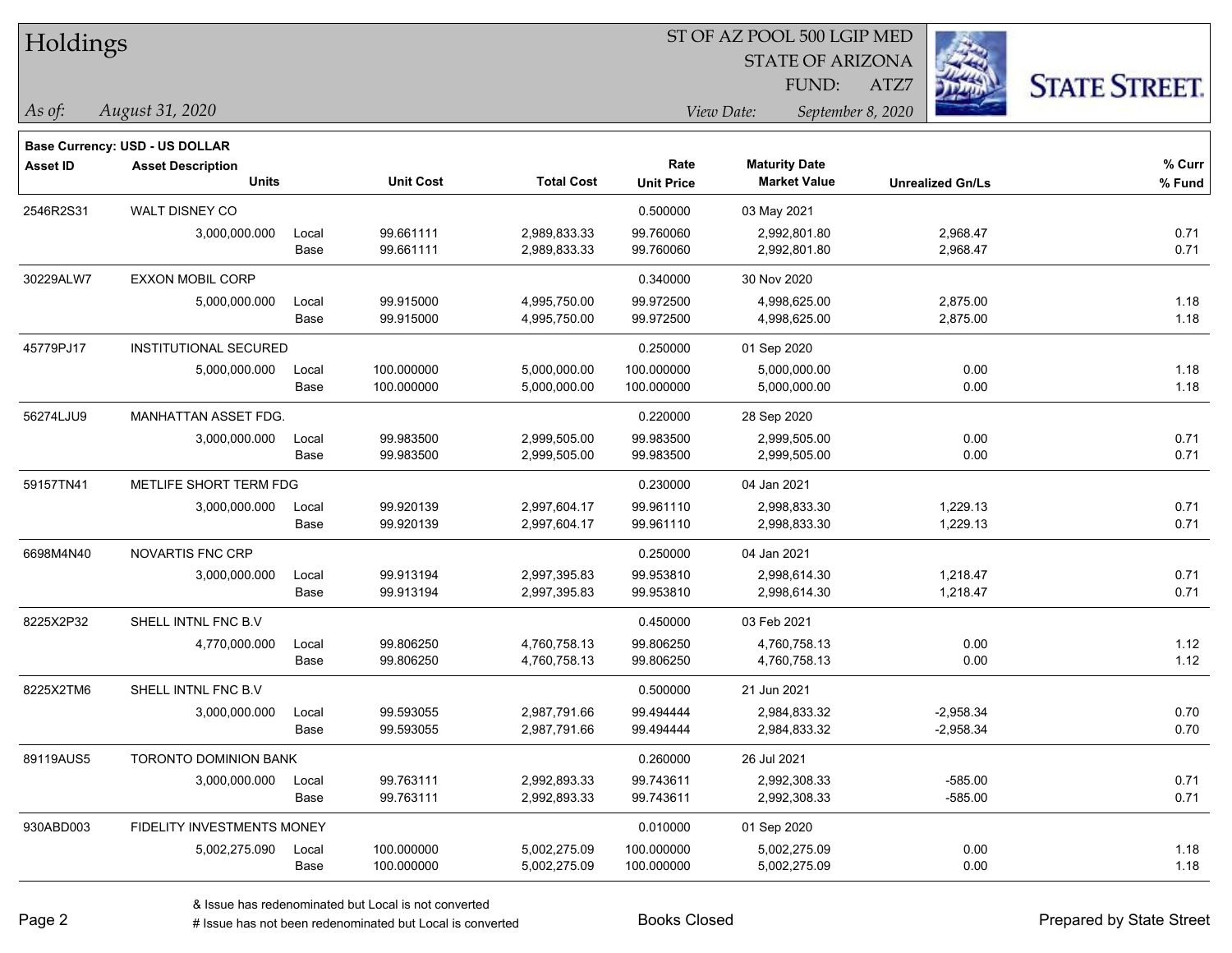| Holdings               |                                               |       |                  |                   |                   | ST OF AZ POOL 500 LGIP MED |                         |                      |
|------------------------|-----------------------------------------------|-------|------------------|-------------------|-------------------|----------------------------|-------------------------|----------------------|
|                        |                                               |       |                  |                   |                   | <b>STATE OF ARIZONA</b>    |                         |                      |
|                        |                                               |       |                  |                   |                   | FUND:                      | ATZ7                    | <b>STATE STREET.</b> |
| As of:                 | August 31, 2020                               |       |                  |                   |                   | View Date:                 | September 8, 2020       |                      |
|                        |                                               |       |                  |                   |                   |                            |                         |                      |
|                        | Base Currency: USD - US DOLLAR                |       |                  |                   |                   |                            |                         |                      |
| Asset ID               | <b>Asset Description</b>                      |       |                  |                   | Rate              | <b>Maturity Date</b>       |                         | % Curr               |
|                        | <b>Units</b>                                  |       | <b>Unit Cost</b> | <b>Total Cost</b> | <b>Unit Price</b> | <b>Market Value</b>        | <b>Unrealized Gn/Ls</b> | % Fund               |
| 979QHR003              | SOUTH STREET REPO                             |       |                  |                   | 0.120000          | 01 Sep 2020                |                         |                      |
|                        | 18,913,203.120                                | Local | 100.000000       | 18,913,203.12     | 100.000000        | 18,913,203.12              | 0.00                    | 4.47                 |
|                        |                                               | Base  | 100.000000       | 18,913,203.12     | 100.000000        | 18,913,203.12              | 0.00                    | 4.47                 |
| <b>US DOLLAR Total</b> |                                               |       |                  |                   |                   |                            |                         |                      |
|                        | 89,685,478.210                                | Local |                  | 89,599,288.30     |                   | 89,628,476.89              | 29,188.59               | 21.16                |
|                        |                                               | Base  |                  | 89,599,288.30     |                   | 89,628,476.89              | 29,188.59               | 21.16                |
|                        | <b>CASH EQUIVALENT Total</b>                  |       |                  |                   |                   |                            |                         |                      |
|                        | 89,685,478.210                                | Base  |                  | 89,599,288.30     |                   | 89,628,476.89              | 29,188.59               | 21.16                |
| <b>FIXED INCOME</b>    |                                               |       |                  |                   |                   |                            |                         |                      |
| <b>US DOLLAR</b>       |                                               |       |                  |                   |                   |                            | Exchange Rate:          | 1.000000             |
| 02079KAH0              | ALPHABET INC SR UNSECURED 08/25 0.45          |       |                  |                   | 0.450000          | 15 Aug 2025                |                         |                      |
|                        | 3,000,000.000                                 | Local | 99.902481        | 2,997,074.43      | 99.972295         | 2,999,168.85               | 2,094.42                | 0.71                 |
|                        |                                               | Base  | 99.902481        | 2,997,074.43      | 99.972295         | 2,999,168.85               | 2,094.42                | 0.71                 |
| 025816CD9              | AMERICAN EXPRESS CO SR UNSECURED 05/22 2.75   |       |                  |                   | 2.750000          | 20 May 2022                |                         |                      |
|                        | 4,000,000.000                                 | Local | 99.931460        | 3,997,258.39      | 103.770200        | 4,150,808.00               | 153,549.61              | 0.98                 |
|                        |                                               | Base  | 99.931460        | 3,997,258.39      | 103.770200        | 4,150,808.00               | 153,549.61              | 0.98                 |
| 025816CG2              | AMERICAN EXPRESS CO SR UNSECURED 07/24 2.5    |       |                  |                   | 2.500000          | 30 Jul 2024                |                         |                      |
|                        | 5,000,000.000                                 | Local | 99.748322        | 4,987,416.09      | 106.933058        | 5,346,652.90               | 359,236.81              | 1.26                 |
|                        |                                               | Base  | 99.748322        | 4,987,416.09      | 106.933058        | 5,346,652.90               | 359,236.81              | 1.26                 |
| 02582JHS2              | AMERICAN EXPRESS CREDIT ACCOUN AMXCA 2018 3 A |       |                  |                   | 0.481880          | 15 Oct 2025                |                         |                      |
|                        | 4,000,000.000                                 | Local | 100.000000       | 4,000,000.00      | 100.059310        | 4,002,372.40               | 2,372.40                | 0.95                 |
| Original Face:         | 4,000,000.000                                 | Base  | 100.000000       | 4,000,000.00      | 100.059310        | 4,002,372.40               | 2,372.40                | 0.95                 |
| 02665WCC3              | AMERICAN HONDA FINANCE SR UNSECURED 02/21 VAR |       |                  |                   | 0.466880          | 12 Feb 2021                |                         |                      |
|                        | 5,000,000.000                                 | Local | 100.000000       | 5,000,000.00      | 100.058938        | 5,002,946.90               | 2,946.90                | 1.18                 |
|                        |                                               | Base  | 100.000000       | 5,000,000.00      | 100.058938        | 5,002,946.90               | 2,946.90                | 1.18                 |
| 037833CP3              | APPLE INC SR UNSECURED 05/22 VAR              |       |                  |                   | 0.602500          | 11 May 2022                |                         |                      |
|                        | 7,000,000.000                                 | Local | 100.000000       | 7,000,000.00      | 100.450000        | 7,031,500.00               | 31,500.00               | 1.66                 |
|                        |                                               | Base  | 100.000000       | 7,000,000.00      | 100.450000        | 7,031,500.00               | 31,500.00               | 1.66                 |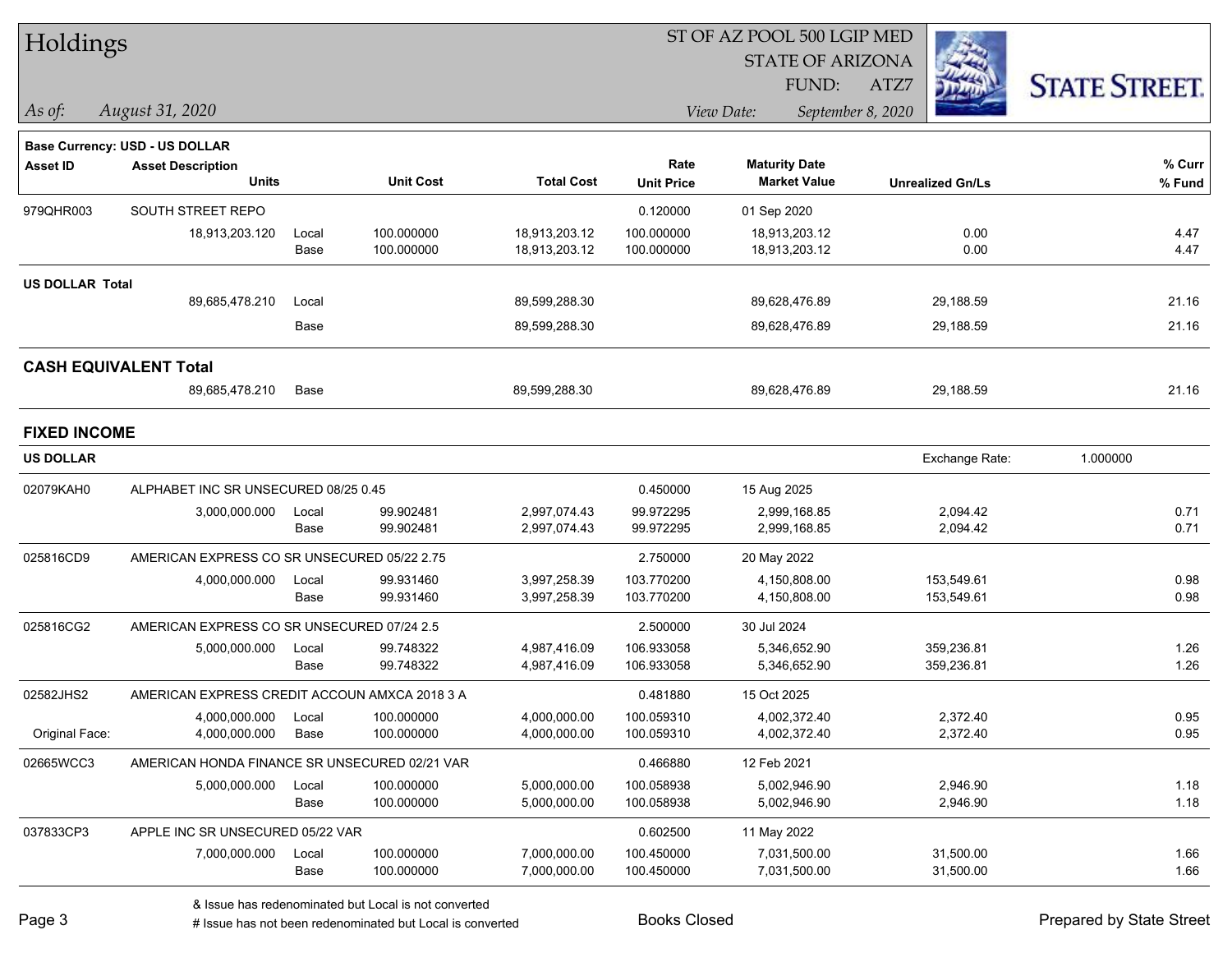| Holdings |
|----------|
|----------|

STATE OF ARIZONA FUND:

ATZ7



*August 31, 2020 As of: View Date: September 8, 2020*

**Base Currency: USD - US DOLLAR**

| Asset ID  | <b>Asset Description</b>                      |       |                  |                   | Rate              | <b>Maturity Date</b> |                         | % Curr |
|-----------|-----------------------------------------------|-------|------------------|-------------------|-------------------|----------------------|-------------------------|--------|
|           | <b>Units</b>                                  |       | <b>Unit Cost</b> | <b>Total Cost</b> | <b>Unit Price</b> | <b>Market Value</b>  | <b>Unrealized Gn/Ls</b> | % Fund |
| 037833DM9 | APPLE INC SR UNSECURED 09/24 1.8              |       |                  |                   | 1.800000          | 11 Sep 2024          |                         |        |
|           | 2,000,000.000                                 | Local | 99.817194        | 1,996,343.87      | 105.052249        | 2,101,044.98         | 104,701.11              | 0.50   |
|           |                                               | Base  | 99.817194        | 1,996,343.87      | 105.052249        | 2,101,044.98         | 104,701.11              | 0.50   |
| 037833DT4 | APPLE INC SR UNSECURED 05/25 1.125            |       |                  |                   | 1.125000          | 11 May 2025          |                         |        |
|           | 5,000,000.000                                 | Local | 99.832262        | 4,991,613.11      | 102.614325        | 5,130,716.25         | 139,103.14              | 1.21   |
|           |                                               | Base  | 99.832262        | 4,991,613.11      | 102.614325        | 5,130,716.25         | 139,103.14              | 1.21   |
| 06048WXT2 | BANK OF AMERICA CORP SR UNSECURED 09/21 VAR   |       |                  |                   | 2.000000          | 26 Sep 2021          |                         |        |
|           | 2,000,000.000                                 | Local | 100.000000       | 2,000,000.00      | 100.909412        | 2,018,188.24         | 18,188.24               | 0.48   |
|           |                                               | Base  | 100.000000       | 2,000,000.00      | 100.909412        | 2,018,188.24         | 18,188.24               | 0.48   |
| 06051GFT1 | BANK OF AMERICA CORP SR UNSECURED 10/20 2.625 |       |                  |                   | 2.625000          | 19 Oct 2020          |                         |        |
|           | 5,810,000.000                                 | Local | 100.021897       | 5,811,272.19      | 100.311848        | 5,828,118.37         | 16,846.18               | 1.38   |
|           |                                               | Base  | 100.021897       | 5,811,272.19      | 100.311848        | 5,828,118.37         | 16,846.18               | 1.38   |
| 06051GGY9 | BANK OF AMERICA CORP SR UNSECURED 01/22 VAR   |       |                  |                   | 2.738000          | 23 Jan 2022          |                         |        |
|           | 3,000,000.000                                 | Local | 100.918813       | 3,027,564.39      | 100.903775        | 3,027,113.25         | $-451.14$               | 0.71   |
|           |                                               | Base  | 100.918813       | 3,027,564.39      | 100.903775        | 3,027,113.25         | $-451.14$               | 0.71   |
| 06051GHF9 | BANK OF AMERICA CORP SR UNSECURED 03/24 VAR   |       |                  |                   | 3.550000          | 05 Mar 2024          |                         |        |
|           | 3,564,000.000                                 | Local | 102.673457       | 3,659,282.00      | 107.061427        | 3,815,669.26         | 156,387.26              | 0.90   |
|           |                                               | Base  | 102.673457       | 3,659,282.00      | 107.061427        | 3,815,669.26         | 156,387.26              | 0.90   |
| 06367WF99 | BANK OF MONTREAL SR UNSECURED 05/23 VAR       |       |                  |                   | 1.100000          | 12 May 2023          |                         |        |
|           | 3,000,000.000                                 | Local | 100.000000       | 3,000,000.00      | 100.000000        | 3,000,000.00         | 0.00                    | 0.71   |
|           |                                               | Base  | 100.000000       | 3,000,000.00      | 100.000000        | 3,000,000.00         | 0.00                    | 0.71   |
| 06367WWB5 | BANK OF MONTREAL SR UNSECURED 02/25 2.25      |       |                  |                   | 2.250000          | 19 Feb 2025          |                         |        |
|           | 3,000,000.000                                 | Local | 100.000000       | 3,000,000.00      | 100.007241        | 3,000,217.23         | 217.23                  | 0.71   |
|           |                                               | Base  | 100.000000       | 3,000,000.00      | 100.007241        | 3,000,217.23         | 217.23                  | 0.71   |
| 06367WX81 | BANK OF MONTREAL SR UNSECURED 07/25 VAR       |       |                  |                   | 1.000000          | 30 Jul 2025          |                         |        |
|           | 4,229,000.000                                 | Local | 100.000000       | 4,229,000.00      | 99.571888         | 4,210,895.14         | $-18,104.86$            | 0.99   |
|           |                                               | Base  | 100.000000       | 4,229,000.00      | 99.571888         | 4,210,895.14         | $-18,104.86$            | 0.99   |
| 06406RAL1 | BANK OF NY MELLON CORP SR UNSECURED 10/24 2.1 |       |                  |                   | 2.100000          | 24 Oct 2024          |                         |        |
|           | 3,000,000.000                                 | Local | 99.854981        | 2,995,649.42      | 106.639801        | 3,199,194.03         | 203,544.61              | 0.76   |
|           |                                               | Base  | 99.854981        | 2,995,649.42      | 106.639801        | 3,199,194.03         | 203,544.61              | 0.76   |

A ISSUE ISSUE ISSUE ISSUE ISSUE ISSUE ISSUE ISSUE ISSUE ISSUE ISSUE ISSUE ISSUE ISSUE ISSUE ISSUE ISSUE ISSUE I<br>
# Issue has not been redenominated but Local is converted **BOOKS** Closed **Prepared by State Street**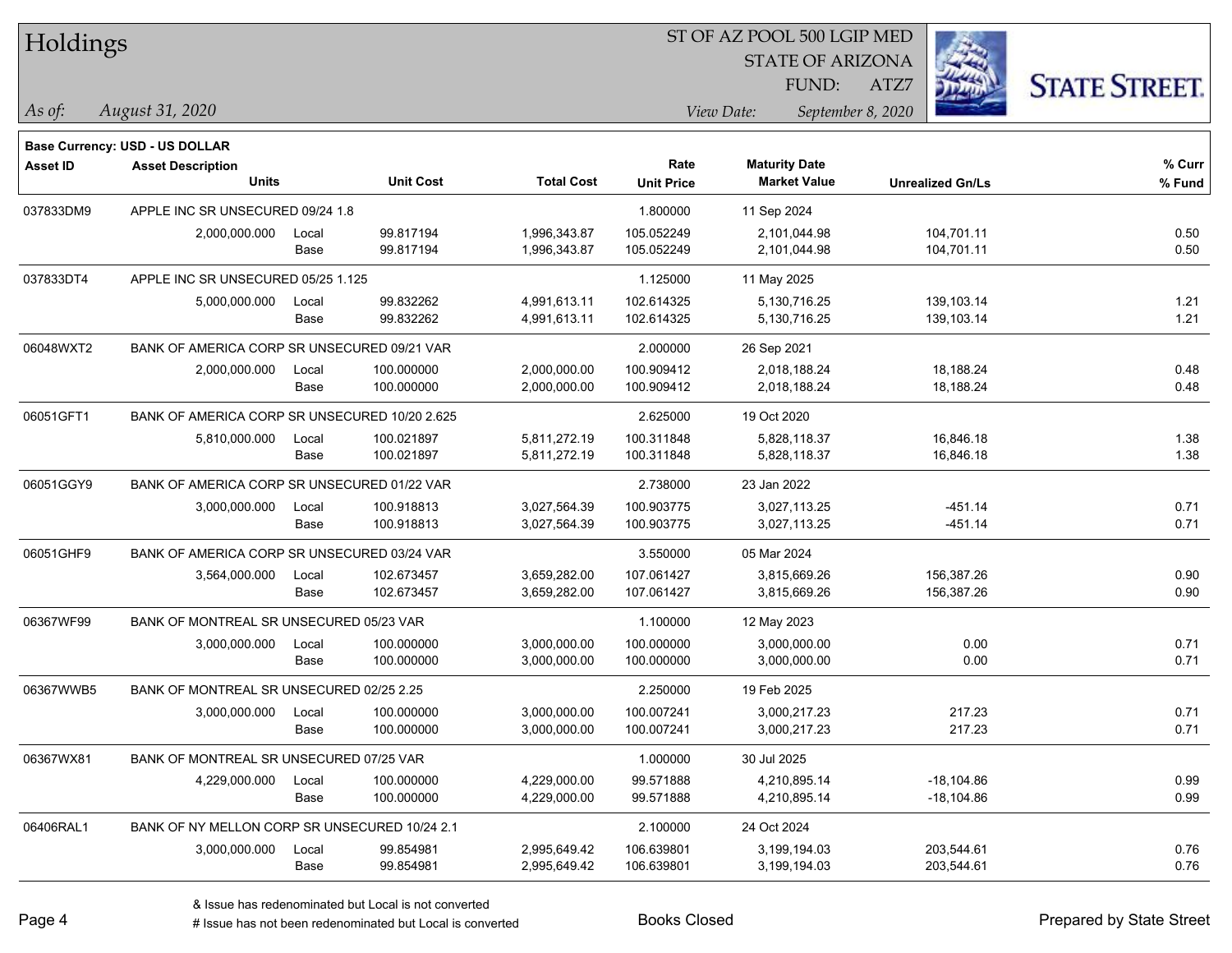| Holdings |
|----------|
|----------|

STATE OF ARIZONA

ATZ7



*August 31, 2020 As of: View Date: September 8, 2020*

**Base Currency: USD - US DOLLAR**

FUND:

| <b>Asset ID</b> | <b>Asset Description</b><br><b>Units</b>        |       | <b>Unit Cost</b> | <b>Total Cost</b> | Rate              | <b>Maturity Date</b><br><b>Market Value</b> |                         | % Curr |
|-----------------|-------------------------------------------------|-------|------------------|-------------------|-------------------|---------------------------------------------|-------------------------|--------|
|                 |                                                 |       |                  |                   | <b>Unit Price</b> |                                             | <b>Unrealized Gn/Ls</b> | % Fund |
| 064159SH0       | BANK OF NOVA SCOTIA SR UNSECURED 11/22 2        |       |                  |                   | 2.000000          | 15 Nov 2022                                 |                         |        |
|                 | 3,000,000.000                                   | Local | 99.977857        | 2,999,335.71      | 103.531975        | 3,105,959.25                                | 106,623.54              | 0.73   |
|                 |                                                 | Base  | 99.977857        | 2,999,335.71      | 103.531975        | 3,105,959.25                                | 106,623.54              | 0.73   |
| 07330NAT2       | TRUIST BANK SR UNSECURED 12/24 2.15             |       |                  |                   | 2.150000          | 06 Dec 2024                                 |                         |        |
|                 | 5,000,000.000                                   | Local | 99.855557        | 4,992,777.84      | 106.189652        | 5,309,482.60                                | 316,704.76              | 1.25   |
|                 |                                                 | Base  | 99.855557        | 4,992,777.84      | 106.189652        | 5,309,482.60                                | 316,704.76              | 1.25   |
| 126650CT5       | CVS HEALTH CORP SR UNSECURED 06/21 2.125        |       |                  |                   | 2.125000          | 01 Jun 2021                                 |                         |        |
|                 | 2,000,000.000                                   | Local | 99.962531        | 1,999,250.62      | 101.257353        | 2,025,147.06                                | 25,896.44               | 0.48   |
|                 |                                                 | Base  | 99.962531        | 1,999,250.62      | 101.257353        | 2,025,147.06                                | 25,896.44               | 0.48   |
| 136069TZ4       | CANADIAN IMPERIAL BANK SR UNSECURED 06/22 VAR   |       |                  |                   | 1.040880          | 16 Jun 2022                                 |                         |        |
|                 | 3,000,000.000                                   | Local | 100.000000       | 3,000,000.00      | 101.036704        | 3,031,101.12                                | 31,101.12               | 0.72   |
|                 |                                                 | Base  | 100.000000       | 3,000,000.00      | 101.036704        | 3,031,101.12                                | 31,101.12               | 0.72   |
| 14315EAB6       | CARMAX AUTO OWNER TRUST CARMX 2018 4 A2A        |       |                  |                   | 3.110000          | 15 Feb 2022                                 |                         |        |
|                 | 248,542.160                                     | Local | 99.999586        | 248,541.13        | 100.176520        | 248,980.89                                  | 439.76                  | 0.06   |
| Original Face:  | 3,000,000.000                                   | Base  | 99.999586        | 248,541.13        | 100.176520        | 248,980.89                                  | 439.76                  | 0.06   |
| 166756AE6       | CHEVRON USA INC COMPANY GUAR 08/25 0.687        |       |                  |                   | 0.687000          | 12 Aug 2025                                 |                         |        |
|                 | 5,000,000.000                                   | Local | 100.000000       | 5,000,000.00      | 100.261978        | 5,013,098.90                                | 13,098.90               | 1.18   |
|                 |                                                 | Base  | 100.000000       | 5,000,000.00      | 100.261978        | 5,013,098.90                                | 13,098.90               | 1.18   |
| 172967KK6       | CITIGROUP INC SR UNSECURED 03/21 2.7            |       |                  |                   | 2.700000          | 30 Mar 2021                                 |                         |        |
|                 | 2,370,000.000                                   | Local | 100.060455       | 2,371,432.78      | 101.395294        | 2,403,068.47                                | 31,635.69               | 0.57   |
|                 |                                                 | Base  | 100.060455       | 2,371,432.78      | 101.395294        | 2,403,068.47                                | 31,635.69               | 0.57   |
| 17328VAD2       | CITIGROUP GLOBAL MARKETS COMPANY GUAR 03/25 2   |       |                  |                   | 2.000000          | 31 Mar 2025                                 |                         |        |
|                 | 2,155,000.000                                   | Local | 100.000000       | 2,155,000.00      | 100.442110        | 2,164,527.47                                | 9,527.47                | 0.51   |
|                 |                                                 | Base  | 100.000000       | 2,155,000.00      | 100.442110        | 2,164,527.47                                | 9,527.47                | 0.51   |
| 17328W4G0       | CITIGROUP GLOBAL MARKETS COMPANY GUAR 07/25 VAR |       |                  |                   | 1.100000          | 31 Jul 2025                                 |                         |        |
|                 | 5,000,000.000                                   | Local | 100.000000       | 5,000,000.00      | 99.401541         | 4.970.077.05                                | $-29,922.95$            | 1.17   |
|                 |                                                 | Base  | 100.000000       | 5,000,000.00      | 99.401541         | 4,970,077.05                                | $-29,922.95$            | 1.17   |
| 254687FK7       | WALT DISNEY COMPANY/THE COMPANY GUAR 08/24 1.75 |       |                  |                   | 1.750000          | 30 Aug 2024                                 |                         |        |
|                 | 5,000,000.000                                   | Local | 99.674330        | 4,983,716.49      | 104.133670        | 5,206,683.50                                | 222,967.01              | 1.23   |
|                 |                                                 | Base  | 99.674330        | 4,983,716.49      | 104.133670        | 5,206,683.50                                | 222,967.01              | 1.23   |

A ISSUE ISSUE ISSUE ISSUE ISSUE ISSUE ISSUE ISSUE ISSUE ISSUE ISSUE ISSUE ISSUE ISSUE ISSUE ISSUE ISSUE ISSUE I<br>
# Issue has not been redenominated but Local is converted **BOOKS** Closed **Prepared by State Street**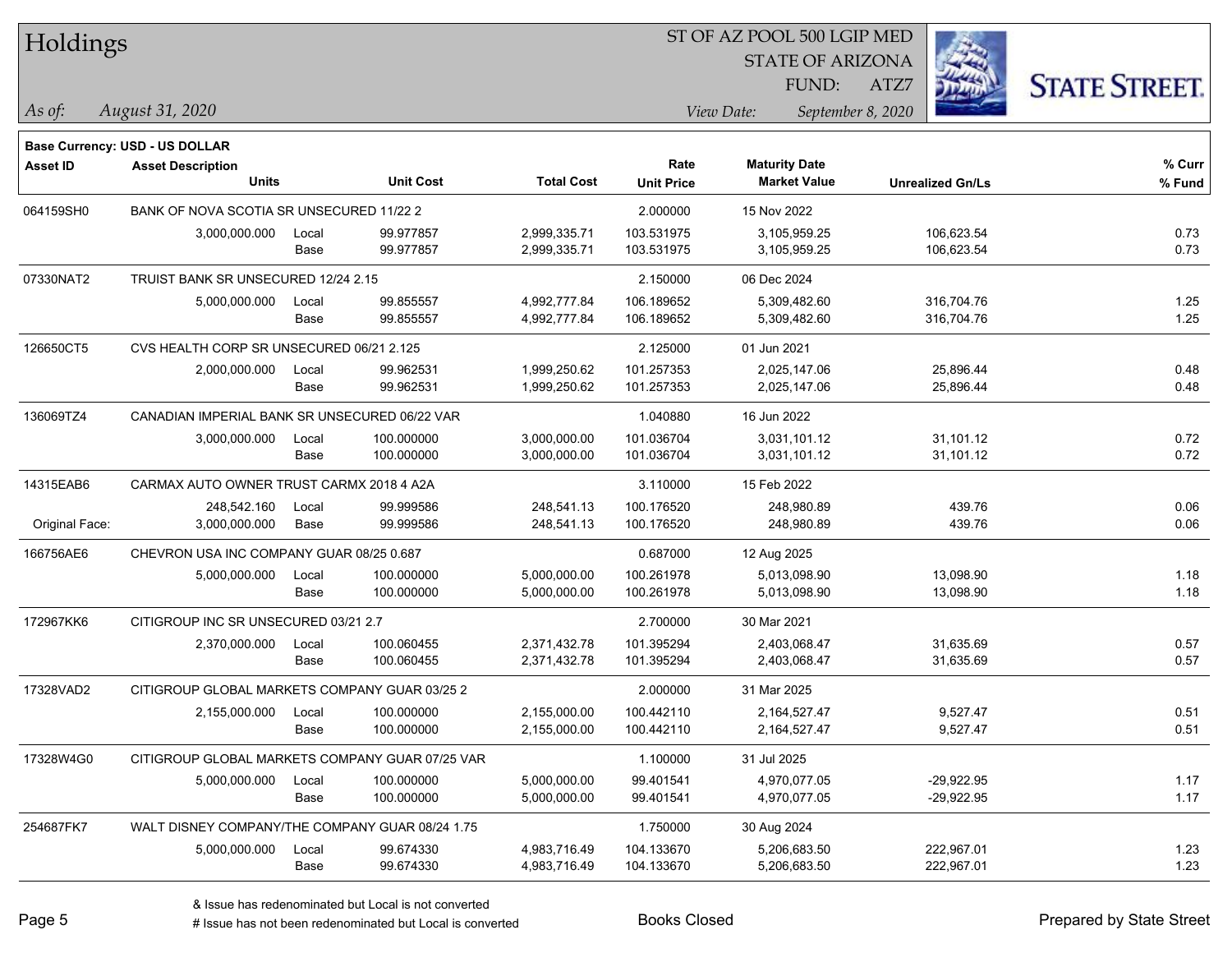| Holdings |
|----------|
|----------|

STATE OF ARIZONA

ATZ7



*August 31, 2020 As of: View Date: September 8, 2020*

**Base Currency: USD - US DOLLAR**

FUND:

| Asset ID       | <b>Asset Description</b><br><b>Units</b>           |       | <b>Unit Cost</b> | <b>Total Cost</b> | Rate              | <b>Maturity Date</b><br><b>Market Value</b> |                         | % Curr |
|----------------|----------------------------------------------------|-------|------------------|-------------------|-------------------|---------------------------------------------|-------------------------|--------|
|                |                                                    |       |                  |                   | <b>Unit Price</b> |                                             | <b>Unrealized Gn/Ls</b> | % Fund |
| 26441CBD6      | DUKE ENERGY CORP SR UNSECURED 03/22 VAR            |       |                  |                   | 1.000000          | 11 Mar 2022                                 |                         |        |
|                | 3,000,000.000                                      | Local | 100.729351       | 3,021,880.52      | 100.685110        | 3,020,553.30                                | $-1,327.22$             | 0.71   |
|                |                                                    | Base  | 100.729351       | 3,021,880.52      | 100.685110        | 3,020,553.30                                | $-1,327.22$             | 0.71   |
| 30231GBC5      | EXXON MOBIL CORPORATION SR UNSECURED 08/24 2.019   |       |                  |                   | 2.019000          | 16 Aug 2024                                 |                         |        |
|                | 5,000,000.000                                      | Local | 100.000000       | 5,000,000.00      | 105.950961        | 5,297,548.05                                | 297,548.05              | 1.25   |
|                |                                                    | Base  | 100.000000       | 5,000,000.00      | 105.950961        | 5,297,548.05                                | 297,548.05              | 1.25   |
| 30303KAA4      | FRESB MULTIFAMILY MORTGAGE PAS FRESB 2017 SB35 A5F |       |                  |                   | 2.250000          | 25 Jun 2022                                 |                         |        |
|                | 2,591,606.650                                      | Local | 100.000000       | 2,591,606.65      | 102.456680        | 2,655,274.13                                | 63,667.48               | 0.63   |
| Original Face: | 5,126,000.000                                      | Base  | 100.000000       | 2,591,606.65      | 102.456680        | 2,655,274.13                                | 63,667.48               | 0.63   |
| 3128M8RU0      | FED HM LN PC POOL G06499 FG 03/41 FIXED 4          |       |                  |                   | 4.000000          | 01 Mar 2041                                 |                         |        |
|                | 548,243.830                                        | Local | 103.252203       | 566.073.83        | 111.753477        | 612,681.54                                  | 46,607.71               | 0.14   |
| Original Face: | 2,090,000.000                                      | Base  | 103.252203       | 566,073.83        | 111.753477        | 612,681.54                                  | 46,607.71               | 0.14   |
| 3128MMHX4      | FED HM LN PC POOL G18245 FG 03/23 FIXED 4.5        |       |                  |                   | 4.500000          | 01 Mar 2023                                 |                         |        |
|                | 1,497.700                                          | Local | 100.554183       | 1,506.00          | 105.740962        | 1,583.68                                    | 77.68                   | 0.00   |
| Original Face: | 250,000.000                                        | Base  | 100.554183       | 1,506.00          | 105.740962        | 1,583.68                                    | 77.68                   | 0.00   |
| 3128MMK36      | FED HM LN PC POOL G18313 FG 06/24 FIXED 4.5        |       |                  |                   | 4.500000          | 01 Jun 2024                                 |                         |        |
|                | 22,184.360                                         | Local | 100.071086       | 22,200.13         | 105.819202        | 23,475.31                                   | 1,275.18                | 0.01   |
| Original Face: | 1,000,000.000                                      | Base  | 100.071086       | 22,200.13         | 105.819202        | 23,475.31                                   | 1,275.18                | 0.01   |
| 3128MMKJ1      | FED HM LN PC POOL G18296 FG 02/24 FIXED 4.5        |       |                  |                   | 4.500000          | 01 Feb 2024                                 |                         |        |
|                | 24,293.040                                         | Local | 100.409541       | 24,392.53         | 105.324280        | 25,586.47                                   | 1,193.94                | 0.01   |
| Original Face: | 2,206,300.000                                      | Base  | 100.409541       | 24,392.53         | 105.324280        | 25,586.47                                   | 1,193.94                | 0.01   |
| 3128MMN33      | FED HM LN PC POOL G18409 FG 11/26 FIXED 3          |       |                  |                   | 3.000000          | 01 Nov 2026                                 |                         |        |
|                | 486,257.600                                        | Local | 101.109315       | 491,651.73        | 105.187519        | 511,482.31                                  | 19,830.58               | 0.12   |
| Original Face: | 5,000,000.000                                      | Base  | 101.109315       | 491,651.73        | 105.187519        | 511,482.31                                  | 19,830.58               | 0.12   |
| 3128MMQT3      | FED HM LN PC POOL G18465 FG 05/28 FIXED 2.5        |       |                  |                   | 2.500000          | 01 May 2028                                 |                         |        |
|                | 1,406,751.550                                      | Local | 101.682710       | 1,430,423.10      | 105.175732        | 1,479,561.24                                | 49,138.14               | 0.35   |
| Original Face: | 5,000,000.000                                      | Base  | 101.682710       | 1,430,423.10      | 105.175732        | 1,479,561.24                                | 49,138.14               | 0.35   |
| 3128PMY87      | FED HM LN PC POOL J09735 FG 06/24 FIXED 4.5        |       |                  |                   | 4.500000          | 01 Jun 2024                                 |                         |        |
|                | 20,287.520                                         | Local | 100.721872       | 20,433.97         | 106.267906        | 21,559.12                                   | 1,125.15                | 0.01   |
| Original Face: | 1,000,000.000                                      | Base  | 100.721872       | 20,433.97         | 106.267906        | 21,559.12                                   | 1,125.15                | 0.01   |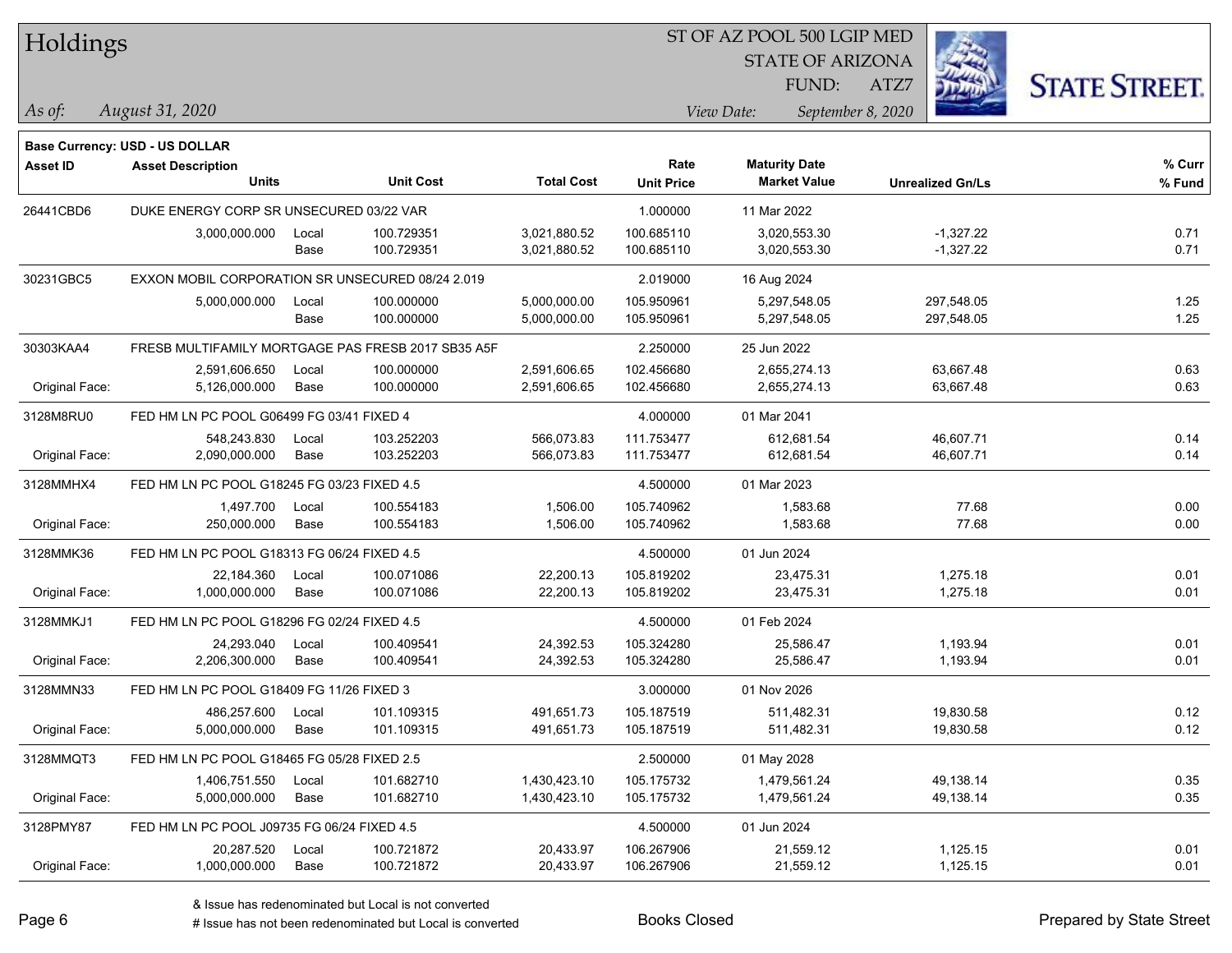**Base Currency: USD - US DOLLAR**

#### ST OF AZ POOL 500 LGIP MED

STATE OF ARIZONA

ATZ7



| Asset ID       | <b>Asset Description</b><br><b>Units</b>    |       | <b>Unit Cost</b> | <b>Total Cost</b> | Rate<br><b>Unit Price</b> | <b>Maturity Date</b><br><b>Market Value</b> | <b>Unrealized Gn/Ls</b> | % Curr<br>% Fund |
|----------------|---------------------------------------------|-------|------------------|-------------------|---------------------------|---------------------------------------------|-------------------------|------------------|
| 3128PR3M9      | FED HM LN PC POOL J12604 FG 07/25 FIXED 4   |       |                  |                   | 4.000000                  | 01 Jul 2025                                 |                         |                  |
|                | 240.078.360                                 | Local | 100.951660       | 242,363.09        | 106.049456                | 254,601.79                                  | 12,238.70               | 0.06             |
| Original Face: | 6,000,000.000                               | Base  | 100.951660       | 242,363.09        | 106.049456                | 254,601.79                                  | 12,238.70               | 0.06             |
| 3128PSKA4      | FED HM LN PC POOL J12989 FG 09/25 FIXED 3.5 |       |                  |                   | 3.500000                  | 01 Sep 2025                                 |                         |                  |
|                | 238,476.150                                 | Local | 101.259614       | 241,480.03        | 105.766276                | 252,227.34                                  | 10,747.31               | 0.06             |
| Original Face: | 5,000,000.000                               | Base  | 101.259614       | 241,480.03        | 105.766276                | 252,227.34                                  | 10,747.31               | 0.06             |
| 31292LFA8      | FED HM LN PC POOL C03761 FG 02/42 FIXED 3.5 |       |                  |                   | 3.500000                  | 01 Feb 2042                                 |                         |                  |
|                | 1,380,841.700                               | Local | 103.598961       | 1,430,537.65      | 108.267508                | 1,495,002.90                                | 64,465.25               | 0.35             |
| Original Face: | 5,000,000.000                               | Base  | 103.598961       | 1,430,537.65      | 108.267508                | 1,495,002.90                                | 64,465.25               | 0.35             |
| 312936EV5      | FED HM LN PC POOL A89148 FG 10/39 FIXED 4   |       |                  |                   | 4.000000                  | 01 Oct 2039                                 |                         |                  |
|                | 950,385.230                                 | Local | 103.477997       | 983,439.60        | 110.283951                | 1,048,122.38                                | 64,682.78               | 0.25             |
| Original Face: | 5,700,000.000                               | Base  | 103.477997       | 983,439.60        | 110.283951                | 1,048,122.38                                | 64,682.78               | 0.25             |
| 312944H79      | FED HM LN PC POOL A95654 FG 12/40 FIXED 4   |       |                  |                   | 4.000000                  | 01 Dec 2040                                 |                         |                  |
|                | 433,908.340                                 | Local | 103.239302       | 447,963.94        | 111.754862                | 484,913.67                                  | 36,949.73               | 0.11             |
| Original Face: | 2,000,000.000                               | Base  | 103.239302       | 447,963.94        | 111.754862                | 484,913.67                                  | 36,949.73               | 0.11             |
| 3133ELE67      | FEDERAL FARM CREDIT BANK BONDS 06/24 0.58   |       |                  |                   | 0.580000                  | 03 Jun 2024                                 |                         |                  |
|                | 5,000,000.000                               | Local | 100.000000       | 5,000,000.00      | 100.031150                | 5,001,557.50                                | 1,557.50                | 1.18             |
|                |                                             | Base  | 100.000000       | 5,000,000.00      | 100.031150                | 5,001,557.50                                | 1,557.50                | 1.18             |
| 3133ELTC8      | FEDERAL FARM CREDIT BANK BONDS 03/25 1.125  |       |                  |                   | 1.125000                  | 17 Mar 2025                                 |                         |                  |
|                | 3,000,000.000                               | Local | 100.012953       | 3,000,388.60      | 100.198673                | 3,005,960.19                                | 5,571.59                | 0.71             |
|                |                                             | Base  | 100.012953       | 3,000,388.60      | 100.198673                | 3,005,960.19                                | 5,571.59                | 0.71             |
| 3133ELX33      | FEDERAL FARM CREDIT BANK BONDS 07/25 0.69   |       |                  |                   | 0.690000                  | 22 Jul 2025                                 |                         |                  |
|                | 3,000,000.000                               | Local | 99.955494        | 2,998,664.83      | 99.903987                 | 2,997,119.61                                | $-1,545.22$             | 0.71             |
|                |                                             | Base  | 99.955494        | 2,998,664.83      | 99.903987                 | 2,997,119.61                                | $-1,545.22$             | 0.71             |
| 3134GVB31      | FREDDIE MAC NOTES 05/25 0.75                |       |                  |                   | 0.750000                  | 28 May 2025                                 |                         |                  |
|                | 3,000,000.000                               | Local | 100.000000       | 3,000,000.00      | 100.043596                | 3,001,307.88                                | 1,307.88                | 0.71             |
|                |                                             | Base  | 100.000000       | 3,000,000.00      | 100.043596                | 3,001,307.88                                | 1,307.88                | 0.71             |
| 3134GW3B0      | FREDDIE MAC NOTES 09/25 0.7                 |       |                  |                   | 0.700000                  | 02 Sep 2025                                 |                         |                  |
|                | 3,000,000.000                               | Local | 100.000000       | 3,000,000.00      | 99.894234                 | 2,996,827.02                                | $-3,172.98$             | 0.71             |
|                |                                             | Base  | 100.000000       | 3,000,000.00      | 99.894234                 | 2,996,827.02                                | $-3,172.98$             | 0.71             |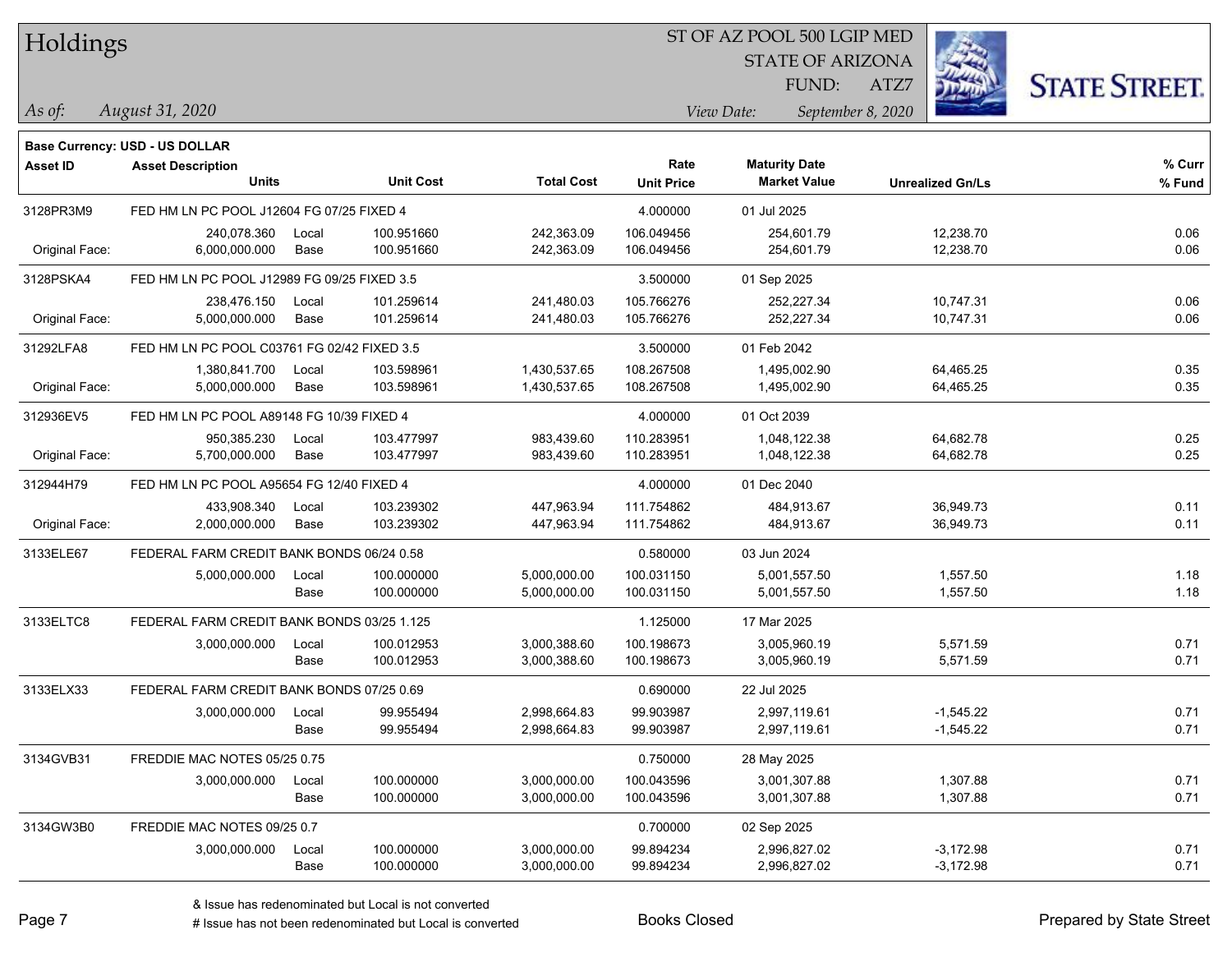| Holdings |
|----------|
|          |

STATE OF ARIZONA

ATZ7



*August 31, 2020 As of: View Date: September 8, 2020*

**Base Currency: USD - US DOLLAR**

FUND:

| Asset ID       | <b>Asset Description</b><br><b>Units</b> |       | <b>Unit Cost</b>        | <b>Total Cost</b> | Rate<br><b>Unit Price</b> | <b>Maturity Date</b><br><b>Market Value</b> | <b>Unrealized Gn/Ls</b> | % Curr<br>% Fund |
|----------------|------------------------------------------|-------|-------------------------|-------------------|---------------------------|---------------------------------------------|-------------------------|------------------|
| 3135G0U92      | <b>FANNIE MAE NOTES 01/22 2.625</b>      |       |                         |                   | 2.625000                  | 11 Jan 2022                                 |                         |                  |
|                | 2,000,000.000                            | Local | 99.967350               | 1,999,347.00      | 103.341900                | 2,066,838.00                                | 67,491.00               | 0.49             |
|                |                                          | Base  | 99.967350               | 1,999,347.00      | 103.341900                | 2,066,838.00                                | 67,491.00               | 0.49             |
| 3136ALSW2      | FANNIE MAE FNR 2014 68 MA                |       |                         |                   | 3.000000                  | 25 Nov 2040                                 |                         |                  |
|                | 1,567,838.760                            | Local | 101.884272              | 1,597,381.11      | 102.859490                | 1,612,670.95                                | 15,289.84               | 0.38             |
| Original Face: | 5,300,000.000                            | Base  | 101.884272              | 1,597,381.11      | 102.859490                | 1,612,670.95                                | 15,289.84               | 0.38             |
| 3136B7L41      | FANNIE MAE FNR 2019 77 LV                |       |                         |                   | 3.000000                  | 25 May 2031                                 |                         |                  |
|                | 2,849,737.440                            | Local | 102.832972              | 2,930,469.71      | 105.697710                | 3,012,107.22                                | 81,637.51               | 0.71             |
| Original Face: | 3,000,000.000                            | Base  | 102.832972              | 2,930,469.71      | 105.697710                | 3,012,107.22                                | 81,637.51               | 0.71             |
| 3136BBHC9      | FANNIE MAE FNR 2020 54 GY                |       |                         |                   | 2.000000                  | 25 Jun 2044                                 |                         |                  |
|                | 2,989,427.910                            | Local | 102.677649              | 3,069,474.30      | 102.871930                | 3,075,282.19                                | 5,807.89                | 0.73             |
| Original Face: | 3,000,000.000                            | Base  | 102.677649              | 3,069,474.30      | 102.871930                | 3,075,282.19                                | 5,807.89                | 0.73             |
| 3136G4D75      | FANNIE MAE NOTES 07/25 0.6               |       |                         |                   | 0.600000                  | 29 Jul 2025                                 |                         |                  |
|                | 3,000,000.000                            | Local | 100.000000              | 3,000,000.00      | 99.830795                 | 2,994,923.85                                | -5,076.15               | 0.71             |
|                |                                          | Base  | 100.000000              | 3,000,000.00      | 99.830795                 | 2,994,923.85                                | $-5,076.15$             | 0.71             |
| 3137BDYM2      | FREDDIE MAC FHR 4387 E                   |       |                         |                   | 2.000000                  | 15 Nov 2028                                 |                         |                  |
|                | 2,446,935.800                            | Local | 99.813262               | 2,442,366.44      | 102.666710                | 2,512,188.48                                | 69,822.04               | 0.59             |
| Original Face: | 8,190,000.000                            | Base  | 99.813262               | 2,442,366.44      | 102.666710                | 2,512,188.48                                | 69,822.04               | 0.59             |
| 3137BG5C9      | <b>FREDDIE MAC FHR 4425 VL</b>           |       |                         |                   | 4.000000                  | 15 Mar 2026                                 |                         |                  |
|                | 672.988.900                              | Local | 104.437162              | 702,850.51        | 103.881020                | 699.107.73                                  | $-3,742.78$             | 0.17             |
| Original Face: | 1,212,000.000                            | Base  | 104.437162              | 702,850.51        | 103.881020                | 699,107.73                                  | $-3,742.78$             | 0.17             |
| 3137EAEC9      | FREDDIE MAC NOTES 08/21 1.125            |       |                         |                   | 1.125000                  | 12 Aug 2021                                 |                         |                  |
|                | 2,000,000.000                            | Local | 99.904020               | 1,998,080.39      | 100.929995                | 2,018,599.90                                | 20,519.51               | 0.48             |
|                |                                          | Base  | 99.904020               | 1,998,080.39      | 100.929995                | 2,018,599.90                                | 20,519.51               | 0.48             |
| 3137FVUG5      | FREDDIE MAC FHR 5016 BA                  |       |                         |                   | 2.000000                  | 25 Sep 2044                                 |                         |                  |
|                | 3,000,000.000                            | Local | 102.726253              | 3,081,787.58      | 102.726563                | 3,081,796.89                                | 9.31                    | 0.73             |
| Original Face: | 3,000,000.000                            | Base  | 102.726253              | 3,081,787.58      | 102.726563                | 3,081,796.89                                | 9.31                    | 0.73             |
| 3138L9ZC9      | FNMA POOL AM8838 FN 09/21 FIXED 2.48     |       |                         |                   | 2.480000                  | 01 Sep 2021                                 |                         |                  |
|                | 0.010                                    |       | Local -5,644,800.000000 | $-564.48$         | 100.000000                | 0.01                                        | 564.49                  | 0.00             |
| Original Face: | 2,000,000.000                            |       | Base -5,644,800.000000  | $-564.48$         | 100.000000                | 0.01                                        | 564.49                  | 0.00             |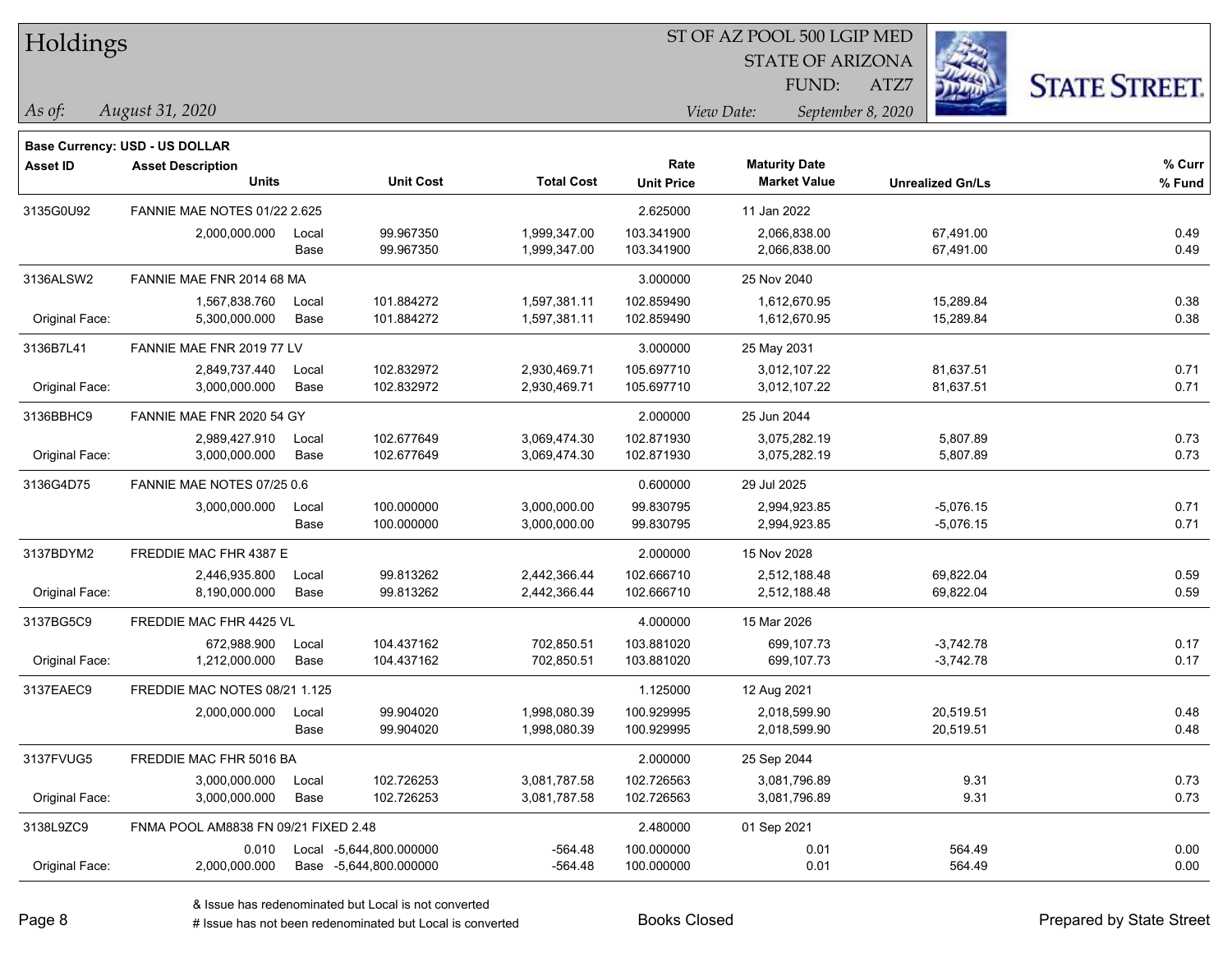#### ST OF AZ POOL 500 LGIP MED

STATE OF ARIZONA

ATZ7



**Base Currency: USD - US DOLLAR**

| <b>Asset ID</b> | <b>Asset Description</b>            |       |                  |                   | Rate              | <b>Maturity Date</b> |                         | % Curr |
|-----------------|-------------------------------------|-------|------------------|-------------------|-------------------|----------------------|-------------------------|--------|
|                 | <b>Units</b>                        |       | <b>Unit Cost</b> | <b>Total Cost</b> | <b>Unit Price</b> | <b>Market Value</b>  | <b>Unrealized Gn/Ls</b> | % Fund |
| 3138MFUC9       | FNMA POOL AQ0578 FN 11/27 FIXED 2.5 |       |                  |                   | 2.500000          | 01 Nov 2027          |                         |        |
|                 | 370,876.800                         | Local | 101.092570       | 374,928.89        | 105.639535        | 391,792.53           | 16,863.64               | 0.09   |
| Original Face:  | 1,500,000.000                       | Base  | 101.092570       | 374,928.89        | 105.639535        | 391,792.53           | 16,863.64               | 0.09   |
| 31403DHB8       | FNMA POOL 745526 FN 05/21 FIXED VAR |       |                  |                   | 6.000000          | 01 May 2021          |                         |        |
|                 | 4,010.080                           | Local | 100.108726       | 4,014.44          | 100.929280        | 4,047.34             | 32.90                   | 0.00   |
| Original Face:  | 2,500,000.000                       | Base  | 100.108726       | 4,014.44          | 100.929280        | 4,047.34             | 32.90                   | 0.00   |
| 31412QBF5       | FNMA POOL 931638 FN 07/39 FIXED 4.5 |       |                  |                   | 4.500000          | 01 Jul 2039          |                         |        |
|                 | 49,425.250                          | Local | 101.415309       | 50,124.77         | 111.414870        | 55,067.08            | 4,942.31                | 0.01   |
| Original Face:  | 983,845.000                         | Base  | 101.415309       | 50,124.77         | 111.414870        | 55,067.08            | 4,942.31                | 0.01   |
| 31413MFY8       | FNMA POOL 949383 FN 08/22 FIXED 6   |       |                  |                   | 6.000000          | 01 Aug 2022          |                         |        |
|                 | 17,291.630                          | Local | 100.267470       | 17,337.88         | 103.150660        | 17,836.43            | 498.55                  | 0.00   |
| Original Face:  | 1,800,000.000                       | Base  | 100.267470       | 17,337.88         | 103.150660        | 17,836.43            | 498.55                  | 0.00   |
| 31416B6K9       | FNMA POOL 995574 FN 11/21 FIXED VAR |       |                  |                   | 4.500000          | 01 Nov 2021          |                         |        |
|                 | 905.570                             | Local | 100.534470       | 910.41            | 104.851393        | 949.50               | 39.09                   | 0.00   |
| Original Face:  | 3,350,000.000                       | Base  | 100.534470       | 910.41            | 104.851393        | 949.50               | 39.09                   | 0.00   |
| 31416XE97       | FNMA POOL AB1959 FN 12/40 FIXED 4   |       |                  |                   | 4.000000          | 01 Dec 2040          |                         |        |
|                 | 1,174,863.560                       | Local | 103.575411       | 1,216,869.76      | 110.405151        | 1,297,109.89         | 80,240.13               | 0.31   |
| Original Face:  | 5,200,000.000                       | Base  | 103.575411       | 1,216,869.76      | 110.405151        | 1,297,109.89         | 80,240.13               | 0.31   |
| 31417AU98       | FNMA POOL AB4207 FN 01/27 FIXED 2.5 |       |                  |                   | 2.500000          | 01 Jan 2027          |                         |        |
|                 | 442,101.880                         | Local | 101.208631       | 447,445.26        | 105.779535        | 467,653.31           | 20,208.05               | 0.11   |
| Original Face:  | 2,680,283.000                       | Base  | 101.208631       | 447,445.26        | 105.779535        | 467,653.31           | 20,208.05               | 0.11   |
| 31417CUR4       | FNMA POOL AB5991 FN 08/27 FIXED 2.5 |       |                  |                   | 2.500000          | 01 Aug 2027          |                         |        |
|                 | 3,311,385.000                       | Local | 101.826133       | 3,371,855.30      | 105.112545        | 3,480,681.05         | 108,825.75              | 0.82   |
| Original Face:  | 15,000,000.000                      | Base  | 101.826133       | 3,371,855.30      | 105.112545        | 3,480,681.05         | 108,825.75              | 0.82   |
| 31417GSE7       | FNMA POOL AB9516 FN 05/28 FIXED 2.5 |       |                  |                   | 2.500000          | 01 May 2028          |                         |        |
|                 | 1,278,007.460                       | Local | 101.024766       | 1,291,104.04      | 105.119505        | 1,343,435.12         | 52,331.08               | 0.32   |
| Original Face:  | 4,200,000.000                       | Base  | 101.024766       | 1,291,104.04      | 105.119505        | 1,343,435.12         | 52,331.08               | 0.32   |
| 31417SXR6       | FNMA POOL AC6087 FN 11/24 FIXED 5   |       |                  |                   | 5.000000          | 01 Nov 2024          |                         |        |
|                 | 77,330.060                          | Local | 101.490339       | 78,482.54         | 105.805561        | 81,819.50            | 3,336.96                | 0.02   |
| Original Face:  | 1,500,000.000                       | Base  | 101.490339       | 78,482.54         | 105.805561        | 81,819.50            | 3,336.96                | 0.02   |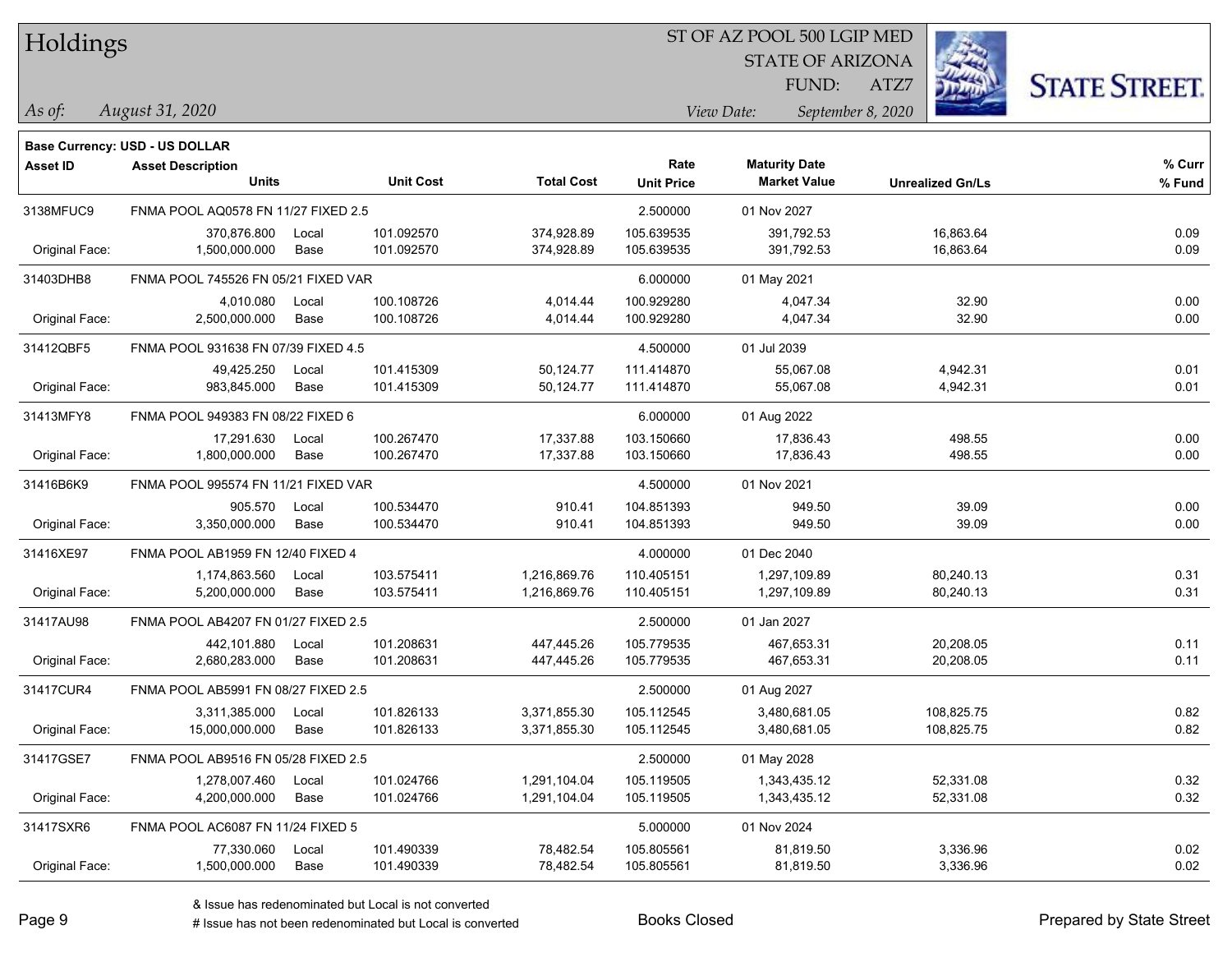#### ST OF AZ POOL 500 LGIP MED

STATE OF ARIZONA

ATZ7



**Base Currency: USD - US DOLLAR**

| <b>Asset ID</b> | <b>Asset Description</b>                     |                  |                   | Rate              | <b>Maturity Date</b> |                         | % Curr |
|-----------------|----------------------------------------------|------------------|-------------------|-------------------|----------------------|-------------------------|--------|
|                 | <b>Units</b>                                 | <b>Unit Cost</b> | <b>Total Cost</b> | <b>Unit Price</b> | <b>Market Value</b>  | <b>Unrealized Gn/Ls</b> | % Fund |
| 31417VTG8       | FNMA POOL AC8650 FN 01/25 FIXED 4            |                  |                   | 4.000000          | 01 Jan 2025          |                         |        |
|                 | 112,510.270<br>Local                         | 100.921143       | 113,546.65        | 106.007445        | 119,269.26           | 5,722.61                | 0.03   |
| Original Face:  | 3,200,000.000<br>Base                        | 100.921143       | 113,546.65        | 106.007445        | 119,269.26           | 5,722.61                | 0.03   |
| 31418ACU0       | FNMA POOL MA0982 FN 02/27 FIXED 3.5          |                  |                   | 3.500000          | 01 Feb 2027          |                         |        |
|                 | 102,195.900<br>Local                         | 102.354723       | 104,602.33        | 105.710162        | 108,031.45           | 3,429.12                | 0.03   |
| Original Face:  | 765,534.000<br>Base                          | 102.354723       | 104,602.33        | 105.710162        | 108,031.45           | 3,429.12                | 0.03   |
| 31418AHW1       | FNMA POOL MA1144 FN 08/27 FIXED 2.5          |                  |                   | 2.500000          | 01 Aug 2027          |                         |        |
|                 | 963,988.760<br>Local                         | 101.822798       | 981,560.33        | 105.100306        | 1,013,155.14         | 31,594.81               | 0.24   |
| Original Face:  | 5,157,070.000<br>Base                        | 101.822798       | 981,560.33        | 105.100306        | 1,013,155.14         | 31,594.81               | 0.24   |
| 31418RFS5       | FNMA POOL AD3776 FN 03/25 FIXED 4.5          |                  |                   | 4.500000          | 01 Mar 2025          |                         |        |
|                 | 128,783.100<br>Local                         | 101.099857       | 130,199.53        | 106.398247        | 137,022.96           | 6,823.43                | 0.03   |
| Original Face:  | 5,000,000.000<br>Base                        | 101.099857       | 130,199.53        | 106.398247        | 137,022.96           | 6,823.43                | 0.03   |
| 31419AJM0       | FNMA POOL AE0267 FN 08/25 FIXED VAR          |                  |                   | 4.000000          | 01 Aug 2025          |                         |        |
|                 | 218,265.600<br>Local                         | 101.552833       | 221,654.90        | 105.960124        | 231,274.50           | 9,619.60                | 0.05   |
| Original Face:  | 5,000,000.000<br>Base                        | 101.552833       | 221,654.90        | 105.960124        | 231,274.50           | 9,619.60                | 0.05   |
| 31419BBT1       | FNMA POOL AE0949 FN 02/41 FIXED VAR          |                  |                   | 4.000000          | 01 Feb 2041          |                         |        |
|                 | 315.721.080<br>Local                         | 103.370817       | 326,363.46        | 110.266924        | 348,135.92           | 21,772.46               | 0.08   |
| Original Face:  | 2,000,000.000<br>Base                        | 103.370817       | 326,363.46        | 110.266924        | 348,135.92           | 21,772.46               | 0.08   |
| 31419CZL0       | FNMA POOL AE2546 FN 09/40 FIXED 4.5          |                  |                   | 4.500000          | 01 Sep 2040          |                         |        |
|                 | 166,394.750<br>Local                         | 103.205179       | 171,728.00        | 110.460412        | 183,800.33           | 12,072.33               | 0.04   |
| Original Face:  | Base<br>5,000,000.000                        | 103.205179       | 171,728.00        | 110.460412        | 183,800.33           | 12,072.33               | 0.04   |
| 31419JM47       | FNMA POOL AE7578 FN 11/40 FIXED 4.5          |                  |                   | 4.500000          | 01 Nov 2040          |                         |        |
|                 | 1,845,194.470<br>Local                       | 106.346165       | 1,962,293.55      | 110.518987        | 2,039,290.24         | 76,996.69               | 0.48   |
| Original Face:  | 14,750,000.000<br>Base                       | 106.346165       | 1,962,293.55      | 110.518987        | 2,039,290.24         | 76,996.69               | 0.48   |
| 31419KU78       | FNMA POOL AE8705 FN 11/25 FIXED 3            |                  |                   | 3.000000          | 01 Nov 2025          |                         |        |
|                 | 159,697.480<br>Local                         | 100.887791       | 161,115.26        | 105.082544        | 167,814.17           | 6,698.91                | 0.04   |
| Original Face:  | Base<br>2,000,000.000                        | 100.887791       | 161,115.26        | 105.082544        | 167,814.17           | 6,698.91                | 0.04   |
| 38378KBF5       | GOVERNMENT NATIONAL MORTGAGE A GNR 2013 30 A |                  |                   | 1.500000          | 16 May 2042          |                         |        |
|                 | 1,950,390.640<br>Local                       | 98.904585        | 1,929,025.76      | 100.395840        | 1,958,111.07         | 29,085.31               | 0.46   |
| Original Face:  | 4,000,000.000<br>Base                        | 98.904585        | 1,929,025.76      | 100.395840        | 1,958,111.07         | 29,085.31               | 0.46   |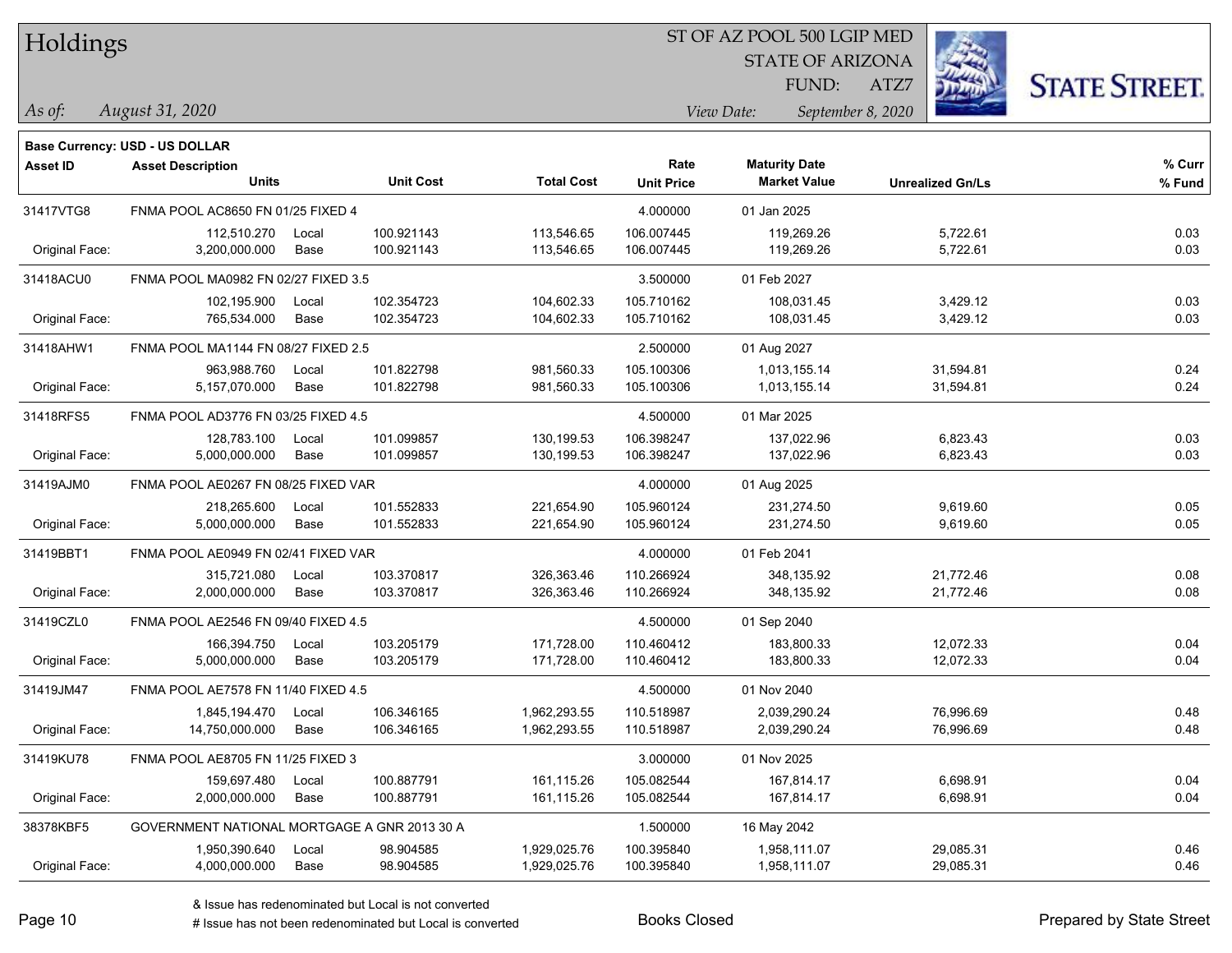#### ST OF AZ POOL 500 LGIP MED

STATE OF ARIZONA

ATZ7



**Base Currency: USD - US DOLLAR**

| <b>Asset ID</b> | <b>Asset Description</b><br><b>Units</b>        |       | <b>Unit Cost</b> | <b>Total Cost</b> | Rate<br><b>Unit Price</b> | <b>Maturity Date</b><br><b>Market Value</b> | <b>Unrealized Gn/Ls</b> | % Curr<br>% Fund |
|-----------------|-------------------------------------------------|-------|------------------|-------------------|---------------------------|---------------------------------------------|-------------------------|------------------|
|                 |                                                 |       |                  |                   |                           |                                             |                         |                  |
| 38378KDJ5       | GOVERNMENT NATIONAL MORTGAGE A GNR 2013 46 AB   |       |                  |                   | 1.723000                  | 16 Aug 2042                                 |                         |                  |
|                 | 385,785.860                                     | Local | 99.171758        | 382,590.62        | 100.682320                | 388,418.15                                  | 5,827.53                | 0.09             |
| Original Face:  | 1,900,000.000                                   | Base  | 99.171758        | 382,590.62        | 100.682320                | 388,418.15                                  | 5,827.53                | 0.09             |
| 38379KTC2       | GOVERNMENT NATIONAL MORTGAGE A GNR 2015 85 AF   |       |                  |                   | 2.400000                  | 16 May 2044                                 |                         |                  |
|                 | 1,552,340.690                                   | Local | 99.578868        | 1,545,803.29      | 101.865190                | 1,581,294.79                                | 35,491.50               | 0.37             |
| Original Face:  | 3,050,000.000                                   | Base  | 99.578868        | 1,545,803.29      | 101.865190                | 1,581,294.79                                | 35,491.50               | 0.37             |
| 38379U5P7       | GOVERNMENT NATIONAL MORTGAGE A GNR 2017 20 AG   |       |                  |                   | 2.000000                  | 16 Aug 2048                                 |                         |                  |
|                 | 2,551,403.250                                   | Local | 99.333196        | 2,534,390.39      | 101.806570                | 2,597,496.14                                | 63,105.75               | 0.61             |
| Original Face:  | 3,000,000.000                                   | Base  | 99.333196        | 2,534,390.39      | 101.806570                | 2,597,496.14                                | 63,105.75               | 0.61             |
| 38380HX49       | GOVERNMENT NATIONAL MORTGAGE A GNR 2017 165 MD  |       |                  |                   | 2.250000                  | 20 Nov 2042                                 |                         |                  |
|                 | 1,151,612.300                                   | Local | 99.871409        | 1,150,131.43      | 100.989930                | 1,163,012.46                                | 12,881.03               | 0.27             |
| Original Face:  | 5,000,000.000                                   | Base  | 99.871409        | 1,150,131.43      | 100.989930                | 1,163,012.46                                | 12,881.03               | 0.27             |
| 38380LD26       | GOVERNMENT NATIONAL MORTGAGE A GNR 2019 H15 GA  |       |                  |                   | 2.250000                  | 20 Aug 2069                                 |                         |                  |
|                 | 1,727,102.830                                   | Local | 102.901299       | 1,777,211.24      | 103.896074                | 1,794,392.03                                | 17,180.79               | 0.42             |
| Original Face:  | 3,000,000.000                                   | Base  | 102.901299       | 1,777,211.24      | 103.896074                | 1,794,392.03                                | 17,180.79               | 0.42             |
| 38380LN25       | GOVERNMENT NATIONAL MORTGAGE A GNR 2019 H18 KA  |       |                  |                   | 2.200000                  | 20 Nov 2069                                 |                         |                  |
|                 | 752,291.580                                     | Local | 100.415542       | 755,417.67        | 103.128940                | 775,830.33                                  | 20,412.66               | 0.18             |
| Original Face:  | 1,000,000.000                                   | Base  | 100.415542       | 755,417.67        | 103.128940                | 775,830.33                                  | 20,412.66               | 0.18             |
| 438516CD6       | HONEYWELL INTERNATIONAL SR UNSECURED 08/22 VAR  |       |                  |                   | 0.497750                  | 19 Aug 2022                                 |                         |                  |
|                 | 3,000,000.000                                   | Local | 100.000000       | 3,000,000.00      | 100.074800                | 3.002.244.00                                | 2,244.00                | 0.71             |
|                 |                                                 | Base  | 100.000000       | 3,000,000.00      | 100.074800                | 3,002,244.00                                | 2,244.00                | 0.71             |
| 44932HAC7       | IBM CREDIT LLC SR UNSECURED 09/22 2.2           |       |                  |                   | 2.200000                  | 08 Sep 2022                                 |                         |                  |
|                 | 3,000,000.000                                   | Local | 100.000000       | 3,000,000.00      | 104.014089                | 3,120,422.67                                | 120,422.67              | 0.74             |
|                 |                                                 | Base  | 100.000000       | 3,000,000.00      | 104.014089                | 3,120,422.67                                | 120,422.67              | 0.74             |
| 45818WCL8       | INTER AMERICAN DEVEL BK SR UNSECURED 07/23 2.53 |       |                  |                   | 2.530000                  | 06 Jul 2023                                 |                         |                  |
|                 | 2,000,000.000                                   | Local | 100.000000       | 2,000,000.00      | 101.875957                | 2.037.519.14                                | 37,519.14               | 0.48             |
|                 |                                                 | Base  | 100.000000       | 2,000,000.00      | 101.875957                | 2,037,519.14                                | 37,519.14               | 0.48             |
| 459058HC0       | INTL BK RECON + DEVELOP SR UNSECURED 08/24 VAR  |       |                  |                   | 0.375550                  | 06 Aug 2024                                 |                         |                  |
|                 | 3,000,000.000                                   | Local | 100.076358       | 3,002,290.73      | 99.920968                 | 2,997,629.04                                | $-4,661.69$             | 0.71             |
|                 |                                                 | Base  | 100.076358       | 3,002,290.73      | 99.920968                 | 2,997,629.04                                | $-4,661.69$             | 0.71             |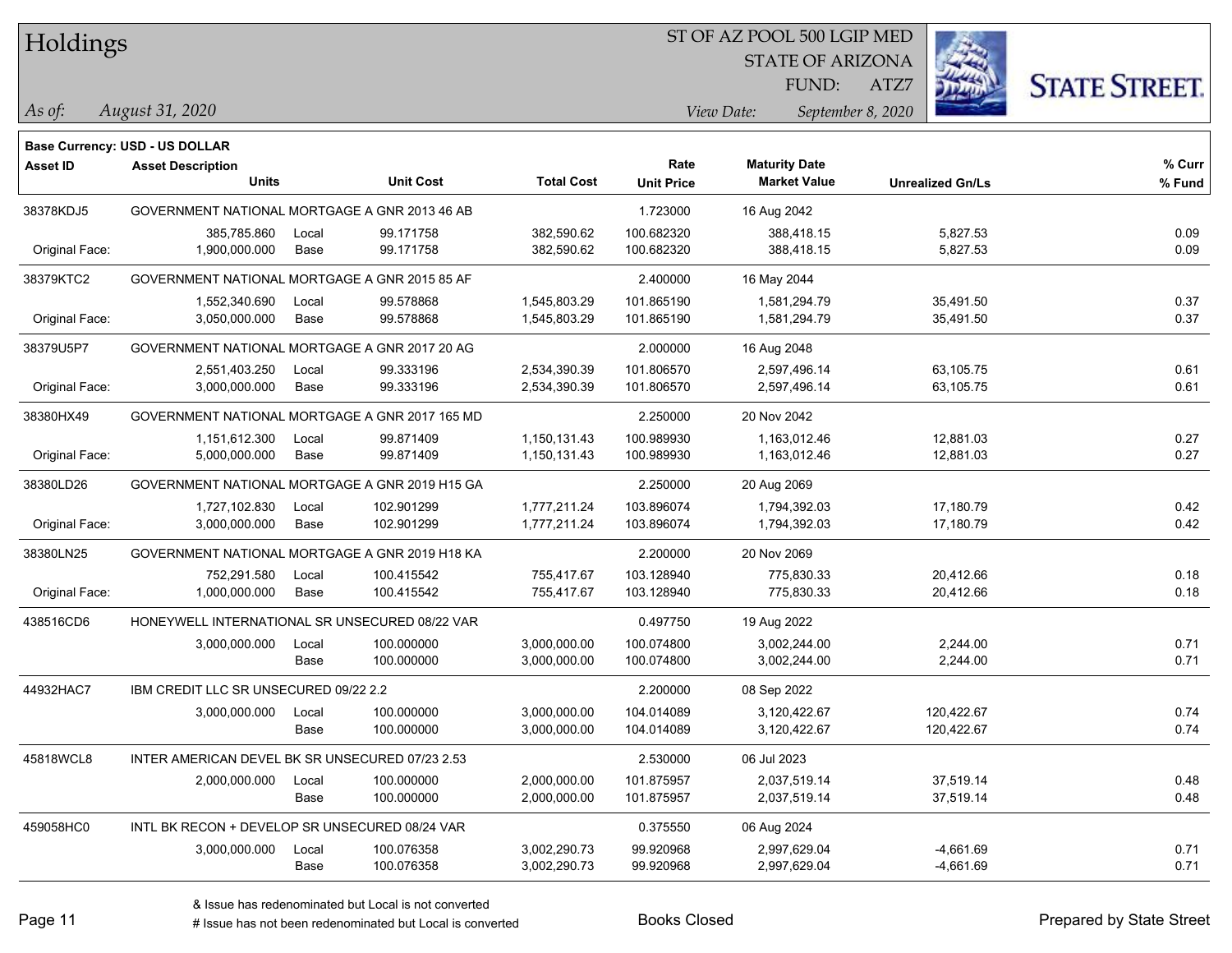| Holdings        |                                                 |       |                  |                   |                   | ST OF AZ POOL 500 LGIP MED |                         |                      |
|-----------------|-------------------------------------------------|-------|------------------|-------------------|-------------------|----------------------------|-------------------------|----------------------|
|                 |                                                 |       |                  |                   |                   | <b>STATE OF ARIZONA</b>    |                         |                      |
|                 |                                                 |       |                  |                   |                   | FUND:                      | ATZ7                    | <b>STATE STREET.</b> |
| As of:          | August 31, 2020                                 |       |                  |                   |                   | View Date:                 | September 8, 2020       |                      |
|                 | <b>Base Currency: USD - US DOLLAR</b>           |       |                  |                   |                   |                            |                         |                      |
| <b>Asset ID</b> | <b>Asset Description</b>                        |       |                  |                   | Rate              | <b>Maturity Date</b>       |                         | % Curr               |
|                 | <b>Units</b>                                    |       | <b>Unit Cost</b> | <b>Total Cost</b> | <b>Unit Price</b> | <b>Market Value</b>        | <b>Unrealized Gn/Ls</b> | % Fund               |
| 45905U5V2       | INTL BK RECON + DEVELOP SR UNSECURED 01/25 1.7  |       |                  |                   | 1.700000          | 31 Jan 2025                |                         |                      |
|                 | 5,000,000.000                                   | Local | 100.000000       | 5,000,000.00      | 101.619994        | 5,080,999.70               | 80,999.70               | 1.20                 |
|                 |                                                 | Base  | 100.000000       | 5,000,000.00      | 101.619994        | 5,080,999.70               | 80,999.70               | 1.20                 |
| 46625HRL6       | JPMORGAN CHASE + CO SR UNSECURED 05/23 2.7      |       |                  |                   | 2.700000          | 18 May 2023                |                         |                      |
|                 | 3,000,000.000                                   | Local | 98.922802        | 2,967,684.05      | 105.650074        | 3,169,502.22               | 201,818.17              | 0.75                 |
|                 |                                                 | Base  | 98.922802        | 2,967,684.05      | 105.650074        | 3,169,502.22               | 201,818.17              | 0.75                 |
| 478160CN2       | JOHNSON + JOHNSON SR UNSECURED 09/25 0.55       |       |                  |                   | 0.550000          | 01 Sep 2025                |                         |                      |
|                 | 2,000,000.000                                   | Local | 99.891424        | 1,997,828.47      | 100.268351        | 2,005,367.02               | 7,538.55                | 0.47                 |
|                 |                                                 | Base  | 99.891424        | 1,997,828.47      | 100.268351        | 2,005,367.02               | 7,538.55                | 0.47                 |
| 48128GG79       | JPMORGAN CHASE + CO SR UNSECURED 08/24 2.25     |       |                  |                   | 2.250000          | 30 Aug 2024                |                         |                      |
|                 | 5,000,000.000                                   | Local | 100.000000       | 5,000,000.00      | 101.102138        | 5,055,106.90               | 55,106.90               | 1.19                 |
|                 |                                                 | Base  | 100.000000       | 5,000,000.00      | 101.102138        | 5,055,106.90               | 55,106.90               | 1.19                 |
| 48128GM49       | JPMORGAN CHASE + CO SR UNSECURED 11/24 VAR      |       |                  |                   | 2.300000          | 27 Nov 2024                |                         |                      |
|                 | 3,000,000.000                                   | Local | 100.000000       | 3,000,000.00      | 100.599885        | 3,017,996.55               | 17,996.55               | 0.71                 |
|                 |                                                 | Base  | 100.000000       | 3,000,000.00      | 100.599885        | 3,017,996.55               | 17,996.55               | 0.71                 |
| 48128GV56       | JPMORGAN CHASE + CO SR UNSECURED 08/25 0.8      |       |                  |                   | 0.800000          | 18 Aug 2025                |                         |                      |
|                 | 2,000,000.000                                   | Local | 100.000000       | 2,000,000.00      | 99.343077         | 1,986,861.54               | $-13,138.46$            | 0.47                 |
|                 |                                                 | Base  | 100.000000       | 2,000,000.00      | 99.343077         | 1,986,861.54               | $-13,138.46$            | 0.47                 |
| 49327M2Z6       | KEY BANK NA SR UNSECURED 03/23 1.25             |       |                  |                   | 1.250000          | 10 Mar 2023                |                         |                      |
|                 | 3,000,000.000                                   | Local | 99.962472        | 2,998,874.16      | 102.013145        | 3,060,394.35               | 61,520.19               | 0.72                 |
|                 |                                                 | Base  | 99.962472        | 2,998,874.16      | 102.013145        | 3,060,394.35               | 61,520.19               | 0.72                 |
| 55279HAS9       | MANUF + TRADERS TRUST CO SR UNSECURED 01/21 VAR |       |                  |                   | 0.514500          | 25 Jan 2021                |                         |                      |
|                 | 5,000,000.000                                   | Local | 100.000000       | 5,000,000.00      | 100.116492        | 5,005,824.60               | 5,824.60                | 1.18                 |
|                 |                                                 | Base  | 100.000000       | 5,000,000.00      | 100.116492        | 5,005,824.60               | 5,824.60                | 1.18                 |
| 58769QAB7       | MERCEDES BENZ AUTO LEASE TRUST MBALT 2019 B A2  |       |                  |                   | 2.010000          | 15 Dec 2021                |                         |                      |
|                 | 658,620.100                                     | Local | 99.996450        | 658,596.72        | 100.422740        | 661,404.35                 | 2,807.63                | 0.16                 |
| Original Face:  | 1,000,000.000                                   | Base  | 99.996450        | 658,596.72        | 100.422740        | 661,404.35                 | 2,807.63                | 0.16                 |
| 59217GEE5       | MET LIFE GLOB FUNDING I SECURED 144A 01/23 1.95 |       |                  |                   | 1.950000          | 13 Jan 2023                |                         |                      |
|                 | 3,000,000.000                                   | Local | 99.966102        | 2,998,983.06      | 103.533731        | 3,106,011.93               | 107,028.87              | 0.73                 |
|                 |                                                 | Base  | 99.966102        | 2,998,983.06      | 103.533731        | 3,106,011.93               | 107,028.87              | 0.73                 |

 $\overline{\phantom{a}}$ 

 $\overline{\phantom{0}}$ 

 $\overline{\phantom{a}}$ 

 $\overline{\phantom{0}}$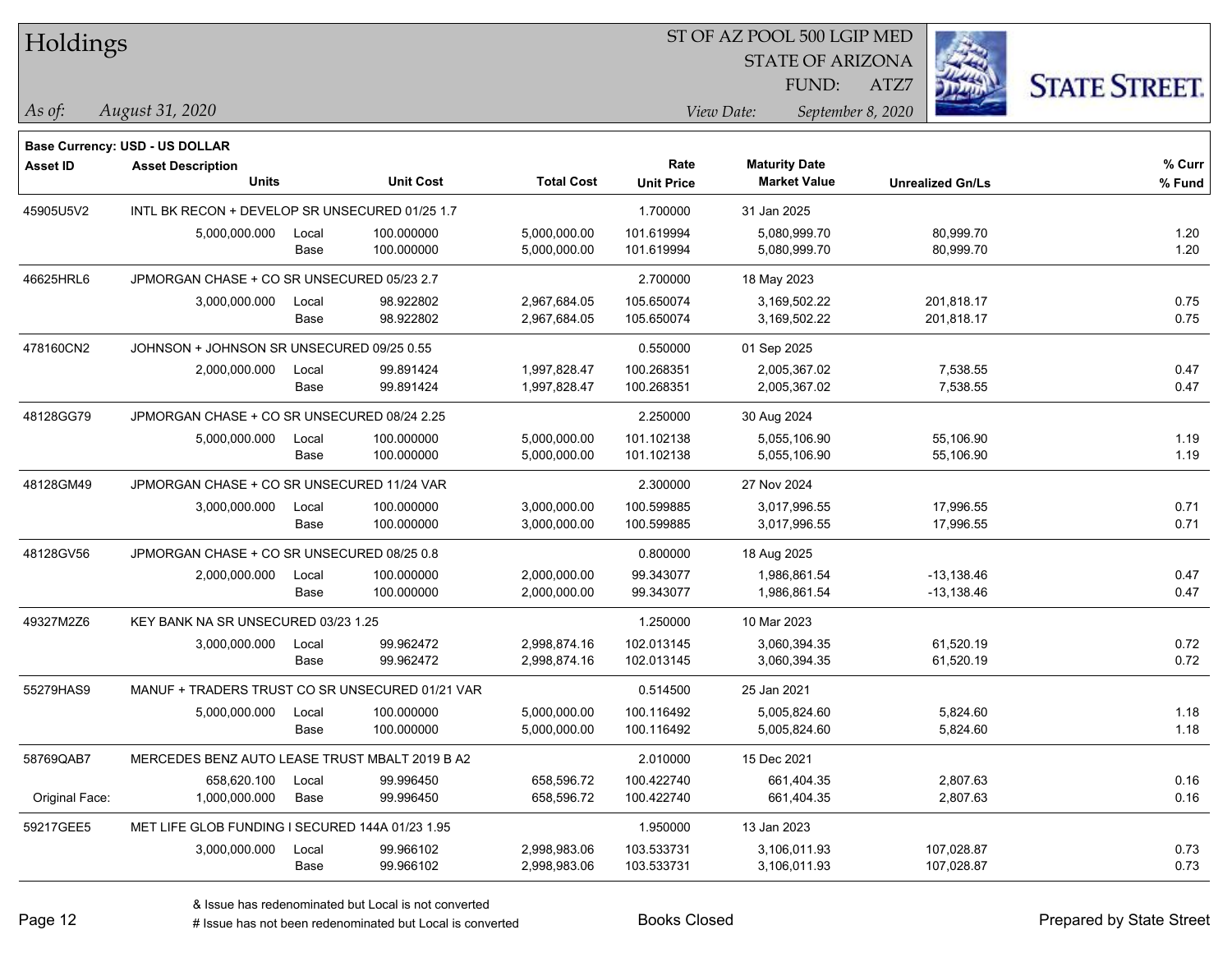| Holdings |  |
|----------|--|
|----------|--|

STATE OF ARIZONA

ATZ7



**Base Currency: USD - US DOLLAR**

| Asset ID       | <b>Asset Description</b>                           |       |                  |                   | Rate              | <b>Maturity Date</b> |                         | % Curr |
|----------------|----------------------------------------------------|-------|------------------|-------------------|-------------------|----------------------|-------------------------|--------|
|                | <b>Units</b>                                       |       | <b>Unit Cost</b> | <b>Total Cost</b> | <b>Unit Price</b> | <b>Market Value</b>  | <b>Unrealized Gn/Ls</b> | % Fund |
| 637639AB1      | NATIONAL SECS CLEARING SR UNSECURED 144A 04/25 1.5 |       |                  |                   | 1.500000          | 23 Apr 2025          |                         |        |
|                | 3,000,000.000                                      | Local | 99.817377        | 2,994,521.31      | 103.716073        | 3,111,482.19         | 116,960.88              | 0.73   |
|                |                                                    | Base  | 99.817377        | 2,994,521.31      | 103.716073        | 3,111,482.19         | 116,960.88              | 0.73   |
| 64952WDL4      | NEW YORK LIFE GLOBAL FDG SECURED 144A 01/25 2      |       |                  |                   | 2.000000          | 22 Jan 2025          |                         |        |
|                | 5,000,000.000                                      | Local | 99.684819        | 4,984,240.94      | 105.851154        | 5,292,557.70         | 308,316.76              | 1.25   |
|                |                                                    | Base  | 99.684819        | 4,984,240.94      | 105.851154        | 5,292,557.70         | 308,316.76              | 1.25   |
| 65339KAQ3      | NEXTERA ENERGY CAPITAL COMPANY GUAR 09/20 3.342    |       |                  |                   | 3.342000          | 01 Sep 2020          |                         |        |
|                | 2,000,000.000                                      | Local | 100.000000       | 2,000,000.00      | 100.000000        | 2,000,000.00         | 0.00                    | 0.47   |
|                |                                                    | Base  | 100.000000       | 2,000,000.00      | 100.000000        | 2,000,000.00         | 0.00                    | 0.47   |
| 6903538B6      | INT DEVELOPMENT FIN CORP US GOVT GUAR 09/26 VAR    |       |                  |                   | 0.180000          | 15 Sep 2026          |                         |        |
|                | 2,000,000.000                                      | Local | 100.000000       | 2,000,000.00      | 100.000000        | 2,000,000.00         | 0.00                    | 0.47   |
| Original Face: | 2,000,000.000                                      | Base  | 100.000000       | 2,000,000.00      | 100.000000        | 2,000,000.00         | 0.00                    | 0.47   |
| 69353REU8      | PNC BANK NA SR UNSECURED 11/20 2.45                |       |                  |                   | 2.450000          | 05 Nov 2020          |                         |        |
|                | 3,790,000.000                                      | Local | 99.995182        | 3,789,817.40      | 100.200221        | 3.797.588.38         | 7,770.98                | 0.90   |
|                |                                                    | Base  | 99.995182        | 3,789,817.40      | 100.200221        | 3,797,588.38         | 7,770.98                | 0.90   |
| 723484AH4      | PINNACLE WEST CAPITAL SR UNSECURED 06/25 1.3       |       |                  | 1.300000          | 15 Jun 2025       |                      |                         |        |
|                | 3,000,000.000                                      | Local | 99.990424        | 2,999,712.72      | 101.980552        | 3,059,416.56         | 59,703.84               | 0.72   |
|                |                                                    | Base  | 99.990424        | 2,999,712.72      | 101.980552        | 3,059,416.56         | 59,703.84               | 0.72   |
| 78013XGQ5      | ROYAL BANK OF CANADA SR UNSECURED 03/23 VAR        |       |                  |                   | 0.717630          | 06 Mar 2023          |                         |        |
|                | 5,000,000.000                                      | Local | 100.000000       | 5,000,000.00      | 100.168892        | 5,008,444.60         | 8,444.60                | 1.18   |
|                |                                                    | Base  | 100.000000       | 5,000,000.00      | 100.168892        | 5,008,444.60         | 8,444.60                | 1.18   |
| 78014RAQ3      | ROYAL BANK OF CANADA SR UNSECURED 10/21 VAR        |       |                  |                   | 3.000000          | 22 Oct 2021          |                         |        |
|                | 2,000,000.000                                      | Local | 100.000000       | 2,000,000.00      | 102.787166        | 2,055,743.32         | 55,743.32               | 0.49   |
|                |                                                    | Base  | 100.000000       | 2,000,000.00      | 102.787166        | 2,055,743.32         | 55,743.32               | 0.49   |
| 78014RBY5      | ROYAL BANK OF CANADA SR UNSECURED 01/25 2.2        |       |                  |                   | 2.200000          | 31 Jan 2025          |                         |        |
|                | 3,460,000.000                                      | Local | 100.000000       | 3,460,000.00      | 101.427467        | 3,509,390.36         | 49,390.36               | 0.83   |
|                |                                                    | Base  | 100.000000       | 3,460,000.00      | 101.427467        | 3,509,390.36         | 49,390.36               | 0.83   |
| 78014RCM0      | ROYAL BANK OF CANADA SR UNSECURED 03/25 VAR        |       |                  |                   | 1.500000          | 27 Mar 2025          |                         |        |
|                | 3,000,000.000                                      | Local | 100.000000       | 3,000,000.00      | 103.786000        | 3,113,580.00         | 113,580.00              | 0.74   |
|                |                                                    | Base  | 100.000000       | 3,000,000.00      | 103.786000        | 3,113,580.00         | 113,580.00              | 0.74   |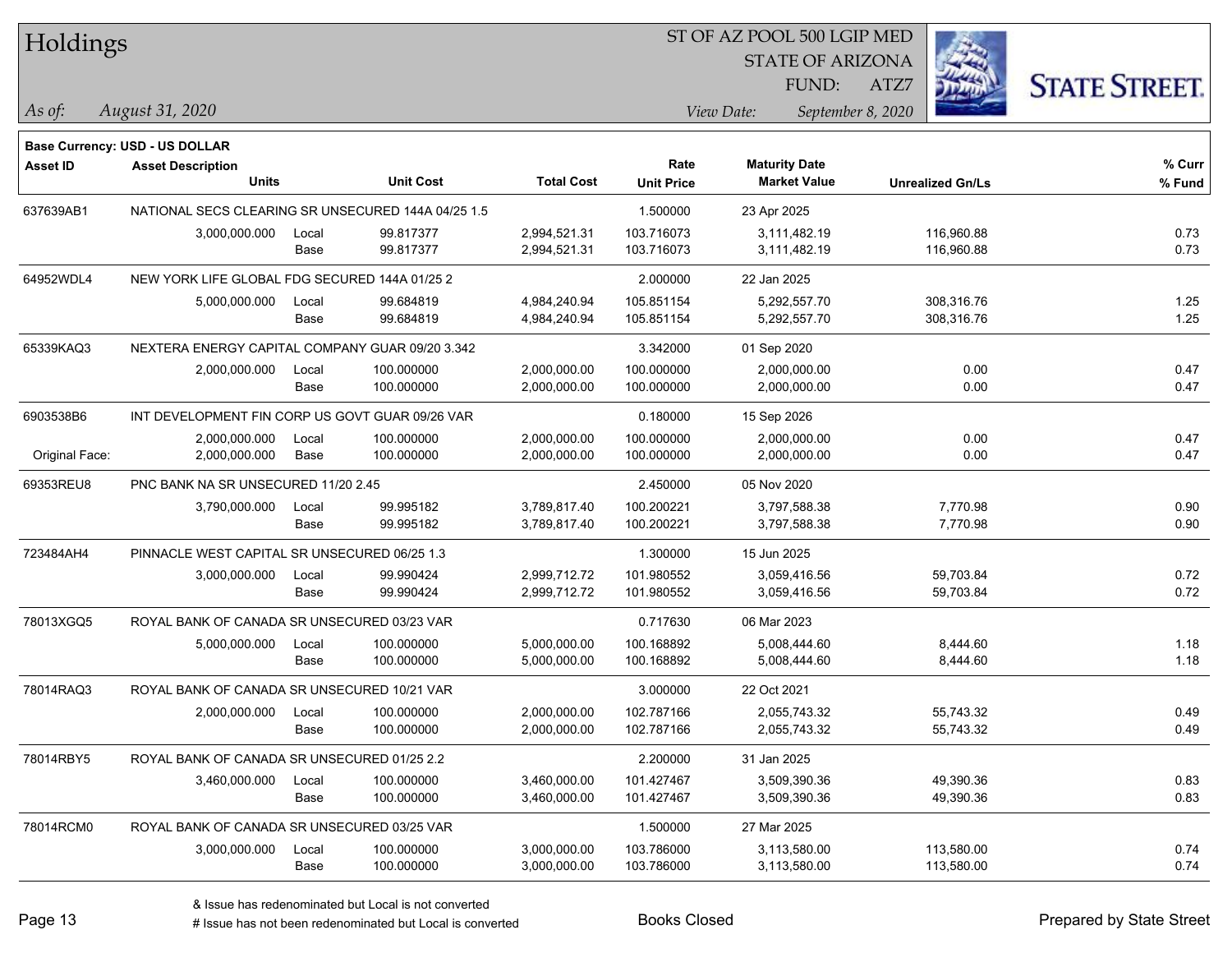| Holdings        |                                                  |       |                  |                   | ST OF AZ POOL 500 LGIP MED |                      |                         |                      |
|-----------------|--------------------------------------------------|-------|------------------|-------------------|----------------------------|----------------------|-------------------------|----------------------|
|                 |                                                  |       |                  |                   |                            |                      | <b>STATE OF ARIZONA</b> |                      |
|                 |                                                  |       |                  |                   |                            | FUND:                | ATZ7                    | <b>STATE STREET.</b> |
| As of:          | August 31, 2020                                  |       |                  |                   |                            | View Date:           | September 8, 2020       |                      |
|                 | <b>Base Currency: USD - US DOLLAR</b>            |       |                  |                   |                            |                      |                         |                      |
| <b>Asset ID</b> | <b>Asset Description</b>                         |       |                  |                   | Rate                       | <b>Maturity Date</b> |                         | $%$ Curr             |
|                 | <b>Units</b>                                     |       | <b>Unit Cost</b> | <b>Total Cost</b> | <b>Unit Price</b>          | <b>Market Value</b>  | <b>Unrealized Gn/Ls</b> | % Fund               |
| 78014RDA5       | ROYAL BANK OF CANADA SR UNSECURED 08/25 VAR      |       |                  |                   | 0.550000                   | 18 Aug 2025          |                         |                      |
|                 | 3,000,000.000                                    | Local | 100.000000       | 3,000,000.00      | 100.000000                 | 3,000,000.00         | 0.00                    | 0.71                 |
|                 |                                                  | Base  | 100.000000       | 3,000,000.00      | 100.000000                 | 3,000,000.00         | 0.00                    | 0.71                 |
| 855244AN9       | STARBUCKS CORP SR UNSECURED 03/23 3.1            |       |                  |                   | 3.100000                   | 01 Mar 2023          |                         |                      |
|                 | 3,000,000.000                                    | Local | 99.984293        | 2,999,528.80      | 106.391853                 | 3,191,755.59         | 192,226.79              | 0.75                 |
|                 |                                                  | Base  | 99.984293        | 2,999,528.80      | 106.391853                 | 3,191,755.59         | 192,226.79              | 0.75                 |
| 855244AY5       | STARBUCKS CORP SR UNSECURED 05/22 1.3            |       |                  |                   | 1.300000                   | 07 May 2022          |                         |                      |
|                 | 3,000,000.000                                    | Local | 99.943738        | 2,998,312.15      | 101.577372                 | 3,047,321.16         | 49,009.01               | 0.72                 |
|                 |                                                  | Base  | 99.943738        | 2,998,312.15      | 101.577372                 | 3,047,321.16         | 49,009.01               | 0.72                 |
| 89114Q3J5       | TORONTO DOMINION BANK SR UNSECURED 07/22 VAR     |       |                  |                   | 0.607750                   | 22 Jul 2022          |                         |                      |
|                 | 3,000,000.000                                    | Local | 100.000000       | 3,000,000.00      | 99.718865                  | 2,991,565.95         | $-8,434.05$             | 0.71                 |
|                 |                                                  | Base  | 100.000000       | 3,000,000.00      | 99.718865                  | 2,991,565.95         | $-8,434.05$             | 0.71                 |
| 89114Q5A2       | TORONTO DOMINION BANK SR UNSECURED 08/24 VAR     |       |                  |                   | 2.450000                   | 14 Aug 2024          |                         |                      |
|                 | 3,000,000.000                                    | Local | 100.000000       | 3,000,000.00      | 103.447549                 | 3,103,426.47         | 103,426.47              | 0.73                 |
|                 |                                                  | Base  | 100.000000       | 3,000,000.00      | 103.447549                 | 3,103,426.47         | 103,426.47              | 0.73                 |
| 89233MAB9       | TOYOTA AUTO RECEIVABLES OWNER TAOT 2019 D A2     |       |                  |                   | 1.920000                   | 15 Jul 2022          |                         |                      |
|                 | 2,494,949.160                                    | Local | 99.994224        | 2,494,805.06      | 100.748260                 | 2,513,617.87         | 18,812.81               | 0.59                 |
| Original Face:  | 3,000,000.000                                    | Base  | 99.994224        | 2,494,805.06      | 100.748260                 | 2,513,617.87         | 18,812.81               | 0.59                 |
| 89236TFX8       | TOYOTA MOTOR CREDIT CORP SR UNSECURED 04/22 2.65 |       |                  |                   | 2.650000                   | 12 Apr 2022          |                         |                      |
|                 | 2,000,000.000                                    | Local | 99.966201        | 1,999,324.01      | 103.715340                 | 2,074,306.80         | 74,982.79               | 0.49                 |
|                 |                                                  | Base  | 99.966201        | 1,999,324.01      | 103.715340                 | 2,074,306.80         | 74,982.79               | 0.49                 |
| 89236TGS8       | TOYOTA MOTOR CREDIT CORP SR UNSECURED 08/21 VAR  |       |                  |                   | 0.378500                   | 13 Aug 2021          |                         |                      |
|                 | 1,000,000.000                                    | Local | 100.000000       | 1,000,000.00      | 100.090436                 | 1,000,904.36         | 904.36                  | 0.24                 |
|                 |                                                  | Base  | 100.000000       | 1,000,000.00      | 100.090436                 | 1,000,904.36         | 904.36                  | 0.24                 |
| 89236TGT6       | TOYOTA MOTOR CREDIT CORP SR UNSECURED 02/25 1.8  |       |                  |                   | 1.800000                   | 13 Feb 2025          |                         |                      |
|                 | 5,000,000.000                                    | Local | 99.940371        | 4,997,018.55      | 104.595889                 | 5,229,794.45         | 232,775.90              | 1.23                 |
|                 |                                                  | Base  | 99.940371        | 4,997,018.55      | 104.595889                 | 5,229,794.45         | 232,775.90              | 1.23                 |
| 89788JAA7       | TRUIST BANK SR UNSECURED 03/25 1.5               |       |                  |                   | 1.500000                   | 10 Mar 2025          |                         |                      |
|                 | 3,000,000.000                                    | Local | 99.814153        | 2,994,424.60      | 103.706099                 | 3,111,182.97         | 116,758.37              | 0.73                 |
|                 |                                                  | Base  | 99.814153        | 2,994,424.60      | 103.706099                 | 3,111,182.97         | 116,758.37              | 0.73                 |

 $\overline{\phantom{a}}$ 

 $\overline{\phantom{a}}$ 

 $\overline{\phantom{0}}$ 

 $\overline{\phantom{a}}$ 

 $\overline{\phantom{0}}$ 

denote the redenominated but Local is converted Books Closed Prepared by State Street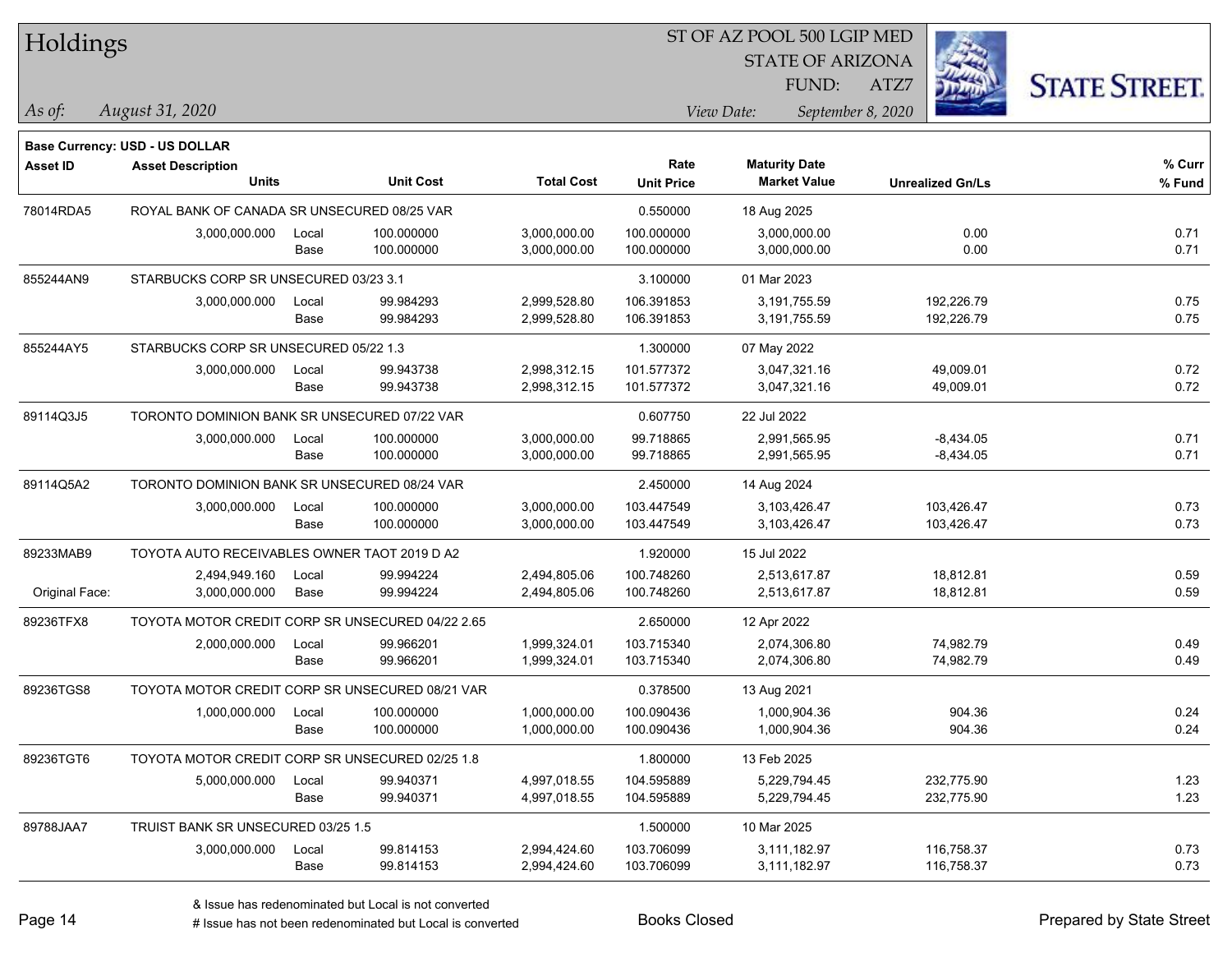| Holdings        |                                                 |               |                          |                              |                           | ST OF AZ POOL 500 LGIP MED                  |                          |                      |
|-----------------|-------------------------------------------------|---------------|--------------------------|------------------------------|---------------------------|---------------------------------------------|--------------------------|----------------------|
|                 |                                                 |               |                          |                              |                           | <b>STATE OF ARIZONA</b>                     |                          |                      |
|                 |                                                 |               |                          |                              |                           | FUND:                                       | ATZ7                     | <b>STATE STREET.</b> |
| As of:          | August 31, 2020                                 |               |                          |                              |                           | View Date:                                  | September 8, 2020        |                      |
|                 |                                                 |               |                          |                              |                           |                                             |                          |                      |
|                 | <b>Base Currency: USD - US DOLLAR</b>           |               |                          |                              |                           |                                             |                          |                      |
| <b>Asset ID</b> | <b>Asset Description</b><br>Units               |               | <b>Unit Cost</b>         | <b>Total Cost</b>            | Rate<br><b>Unit Price</b> | <b>Maturity Date</b><br><b>Market Value</b> | <b>Unrealized Gn/Ls</b>  | % Curr<br>% Fund     |
|                 |                                                 |               |                          |                              |                           |                                             |                          |                      |
| 90327QD48       | USAA CAPITAL CORP SR UNSECURED 144A 05/23 1.5   |               |                          |                              | 1.500000                  | 01 May 2023                                 |                          |                      |
|                 | 1,000,000.000                                   | Local<br>Base | 99.890925<br>99.890925   | 998,909.25<br>998,909.25     | 102.920453<br>102.920453  | 1,029,204.53<br>1,029,204.53                | 30,295.28<br>30,295.28   | 0.24<br>0.24         |
|                 |                                                 |               |                          |                              |                           |                                             |                          |                      |
| 90331HNL3       | US BANK NA CINCINNATI SR UNSECURED 01/23 2.85   |               |                          |                              | 2.850000                  | 23 Jan 2023                                 |                          |                      |
|                 | 2,000,000.000                                   | Local<br>Base | 100.220266<br>100.220266 | 2,004,405.32<br>2,004,405.32 | 105.876704<br>105.876704  | 2,117,534.08<br>2,117,534.08                | 113,128.76<br>113,128.76 | 0.50<br>0.50         |
| 90331HPG2       | US BANK NA CINCINNATI SR UNSECURED 12/22 VAR    |               |                          |                              | 0.712880                  | 09 Dec 2022                                 |                          |                      |
|                 |                                                 |               | 100.000000               | 5,000,000.00                 | 100.383082                | 5,019,154.10                                |                          | 1.19                 |
|                 | 5,000,000.000                                   | Local<br>Base | 100.000000               | 5,000,000.00                 | 100.383082                | 5,019,154.10                                | 19,154.10<br>19,154.10   | 1.19                 |
| 91159HHX1       | US BANCORP SR UNSECURED 07/24 2.4               |               |                          |                              | 2.400000                  | 30 Jul 2024                                 |                          |                      |
|                 | 5,000,000.000                                   | Local         | 99.923444                | 4,996,172.21                 | 106.846760                | 5,342,338.00                                | 346, 165.79              | 1.26                 |
|                 |                                                 | Base          | 99.923444                | 4,996,172.21                 | 106.846760                | 5,342,338.00                                | 346, 165.79              | 1.26                 |
| 91159HHZ6       | US BANCORP SR UNSECURED 05/25 1.45              |               |                          |                              | 1.450000                  | 12 May 2025                                 |                          |                      |
|                 | 3,000,000.000                                   | Local         | 99.892171                | 2,996,765.14                 | 103.662294                | 3,109,868.82                                | 113,103.68               | 0.73                 |
|                 |                                                 | Base          | 99.892171                | 2,996,765.14                 | 103.662294                | 3,109,868.82                                | 113,103.68               | 0.73                 |
| 9127962T5       | TREASURY BILL 10/20 0.00000                     |               |                          |                              | 0.010000                  | 29 Oct 2020                                 |                          |                      |
|                 | 2,000,000.000                                   | Local         | 99.976639                | 1,999,532.77                 | 99.983486                 | 1,999,669.72                                | 136.95                   | 0.47                 |
|                 |                                                 | Base          | 99.976639                | 1,999,532.77                 | 99.983486                 | 1,999,669.72                                | 136.95                   | 0.47                 |
| 9127963B3       | TREASURY BILL 11/20 0.00000                     |               |                          |                              | 0.010000                  | 27 Nov 2020                                 |                          |                      |
|                 | 2,000,000.000                                   | Local         | 99.963750                | 1,999,275.00                 | 99.973115                 | 1,999,462.30                                | 187.30                   | 0.47                 |
|                 |                                                 | Base          | 99.963750                | 1,999,275.00                 | 99.973115                 | 1,999,462.30                                | 187.30                   | 0.47                 |
| 9128285X4       | US TREASURY N/B 01/21 2.5                       |               |                          |                              | 2.500000                  | 31 Jan 2021                                 |                          |                      |
|                 | 2,000,000.000                                   | Local         | 100.324118               | 2,006,482.36                 | 100.960938                | 2,019,218.76                                | 12,736.40                | 0.48                 |
|                 |                                                 | Base          | 100.324118               | 2,006,482.36                 | 100.960938                | 2,019,218.76                                | 12,736.40                | 0.48                 |
| 91324PDH2       | UNITEDHEALTH GROUP INC SR UNSECURED 06/21 3.15  |               |                          |                              | 3.150000                  | 15 Jun 2021                                 |                          |                      |
|                 | 2,000,000.000                                   | Local         | 99.985808                | 1,999,716.15                 | 102.129025                | 2,042,580.50                                | 42,864.35                | 0.48                 |
|                 |                                                 | Base          | 99.985808                | 1,999,716.15                 | 102.129025                | 2,042,580.50                                | 42,864.35                | 0.48                 |
| 91324PDR0       | UNITEDHEALTH GROUP INC SR UNSECURED 08/24 2.375 |               |                          |                              | 2.375000                  | 15 Aug 2024                                 |                          |                      |
|                 | 3,000,000.000                                   | Local         | 99.980465                | 2,999,413.96                 | 107.142243                | 3,214,267.29                                | 214,853.33               | 0.76                 |
|                 |                                                 | Base          | 99.980465                | 2,999,413.96                 | 107.142243                | 3,214,267.29                                | 214,853.33               | 0.76                 |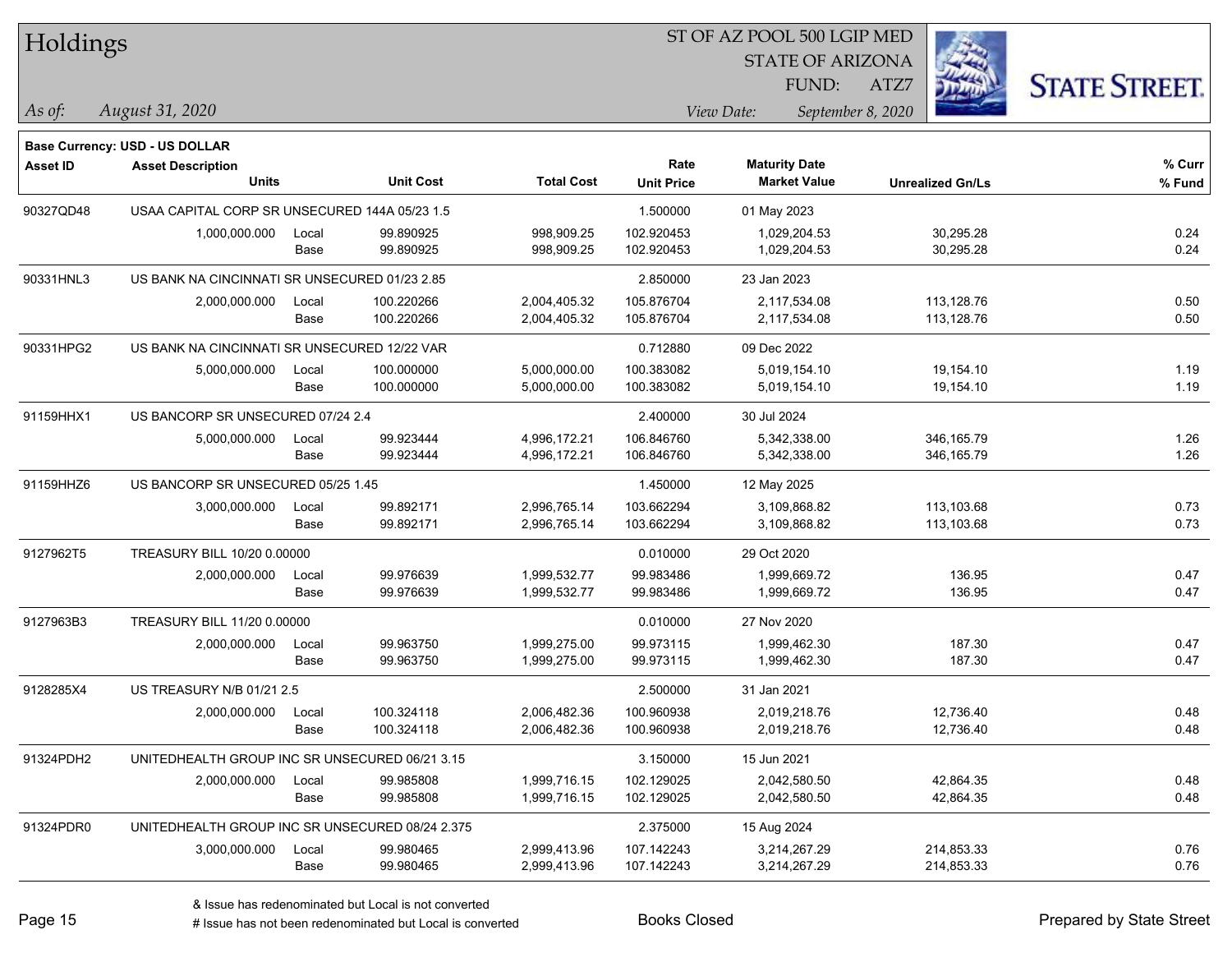| Holdings |
|----------|
|          |

STATE OF ARIZONA

ATZ7



**Base Currency: USD - US DOLLAR**

| <b>Asset ID</b> | <b>Asset Description</b>                     |       |                  |                   | Rate              | <b>Maturity Date</b> |                         | % Curr |
|-----------------|----------------------------------------------|-------|------------------|-------------------|-------------------|----------------------|-------------------------|--------|
|                 | <b>Units</b>                                 |       | <b>Unit Cost</b> | <b>Total Cost</b> | <b>Unit Price</b> | <b>Market Value</b>  | <b>Unrealized Gn/Ls</b> | % Fund |
| 92290BAA9       | VERIZON OWNER TRUST VZOT 2020 B A            |       |                  |                   | 0.470000          | 20 Feb 2025          |                         |        |
|                 | 3,250,000.000                                | Local | 99.979254        | 3,249,325.76      | 99.964540         | 3,248,847.55         | $-478.21$               | 0.77   |
| Original Face:  | 3,250,000.000                                | Base  | 99.979254        | 3,249,325.76      | 99.964540         | 3,248,847.55         | $-478.21$               | 0.77   |
| 92347YAA2       | VERIZON OWNER TRUST VZOT 2019 A A1A          |       |                  |                   | 2.930000          | 20 Sep 2023          |                         |        |
|                 | 2,000,000.000                                | Local | 99.986514        | 1,999,730.27      | 102.671450        | 2,053,429.00         | 53,698.73               | 0.48   |
| Original Face:  | 2,000,000.000                                | Base  | 99.986514        | 1,999,730.27      | 102.671450        | 2,053,429.00         | 53,698.73               | 0.48   |
| 92348TAA2       | VERIZON OWNER TRUST VZOT 2020 A A1A          |       |                  |                   | 1.850000          | 22 Jul 2024          |                         |        |
|                 | 2,000,000.000                                | Local | 99.989836        | 1,999,796.72      | 102.723080        | 2,054,461.60         | 54,664.88               | 0.49   |
| Original Face:  | 2,000,000.000                                | Base  | 99.989836        | 1,999,796.72      | 102.723080        | 2,054,461.60         | 54,664.88               | 0.49   |
| 92348XAA3       | VERIZON OWNER TRUST VZOT 2018 A A1A          |       |                  |                   | 3.230000          | 20 Apr 2023          |                         |        |
|                 | 1,000,000.000                                | Local | 99.999093        | 999,990.93        | 101.832710        | 1,018,327.10         | 18,336.17               | 0.24   |
| Original Face:  | 1,000,000.000                                | Base  | 99.999093        | 999,990.93        | 101.832710        | 1,018,327.10         | 18,336.17               | 0.24   |
| 931142EL3       | WALMART INC SR UNSECURED 07/24 2.85          |       |                  |                   | 2.850000          | 08 Jul 2024          |                         |        |
|                 | 2,000,000.000                                | Local | 99.909862        | 1,998,197.24      | 108.738744        | 2,174,774.88         | 176,577.64              | 0.51   |
|                 |                                              | Base  | 99.909862        | 1,998,197.24      | 108.738744        | 2,174,774.88         | 176,577.64              | 0.51   |
| 949746RS2       | WELLS FARGO + COMPANY SR UNSECURED 03/21 2.5 |       |                  |                   | 2.500000          | 04 Mar 2021          |                         |        |
|                 | 3,000,000.000                                | Local | 99.997682        | 2,999,930.46      | 101.111563        | 3,033,346.89         | 33,416.43               | 0.72   |
|                 |                                              | Base  | 99.997682        | 2,999,930.46      | 101.111563        | 3,033,346.89         | 33,416.43               | 0.72   |
| 949746SA0       | WELLS FARGO + COMPANY SR UNSECURED 07/21 2.1 |       |                  |                   | 2.100000          | 26 Jul 2021          |                         |        |
|                 | 1,000,000.000                                | Local | 99.555082        | 995,550.82        | 101.554592        | 1,015,545.92         | 19,995.10               | 0.24   |
|                 |                                              | Base  | 99.555082        | 995,550.82        | 101.554592        | 1,015,545.92         | 19,995.10               | 0.24   |
| 949746SP7       | WELLS FARGO + COMPANY SR UNSECURED 02/22 VAR |       |                  |                   | 1.182500          | 11 Feb 2022          |                         |        |
|                 | 3,000,000.000                                | Local | 100.000000       | 3,000,000.00      | 100.336172        | 3,010,085.16         | 10,085.16               | 0.71   |
|                 |                                              | Base  | 100.000000       | 3,000,000.00      | 100.336172        | 3,010,085.16         | 10,085.16               | 0.71   |
| 95001DA75       | WELLS FARGO + COMPANY SR UNSECURED 06/22 1   |       |                  |                   | 1.000000          | 17 Jun 2022          |                         |        |
|                 | 3,000,000.000                                | Local | 100.000000       | 3,000,000.00      | 99.546827         | 2,986,404.81         | $-13,595.19$            | 0.71   |
|                 |                                              | Base  | 100.000000       | 3,000,000.00      | 99.546827         | 2,986,404.81         | $-13,595.19$            | 0.71   |
| 961214DQ3       | WESTPAC BANKING CORP SR UNSECURED 06/22 2.5  |       |                  |                   | 2.500000          | 28 Jun 2022          |                         |        |
|                 | 2,000,000.000                                | Local | 99.940638        | 1,998,812.76      | 104.021518        | 2,080,430.36         | 81,617.60               | 0.49   |
|                 |                                              | Base  | 99.940638        | 1,998,812.76      | 104.021518        | 2,080,430.36         | 81,617.60               | 0.49   |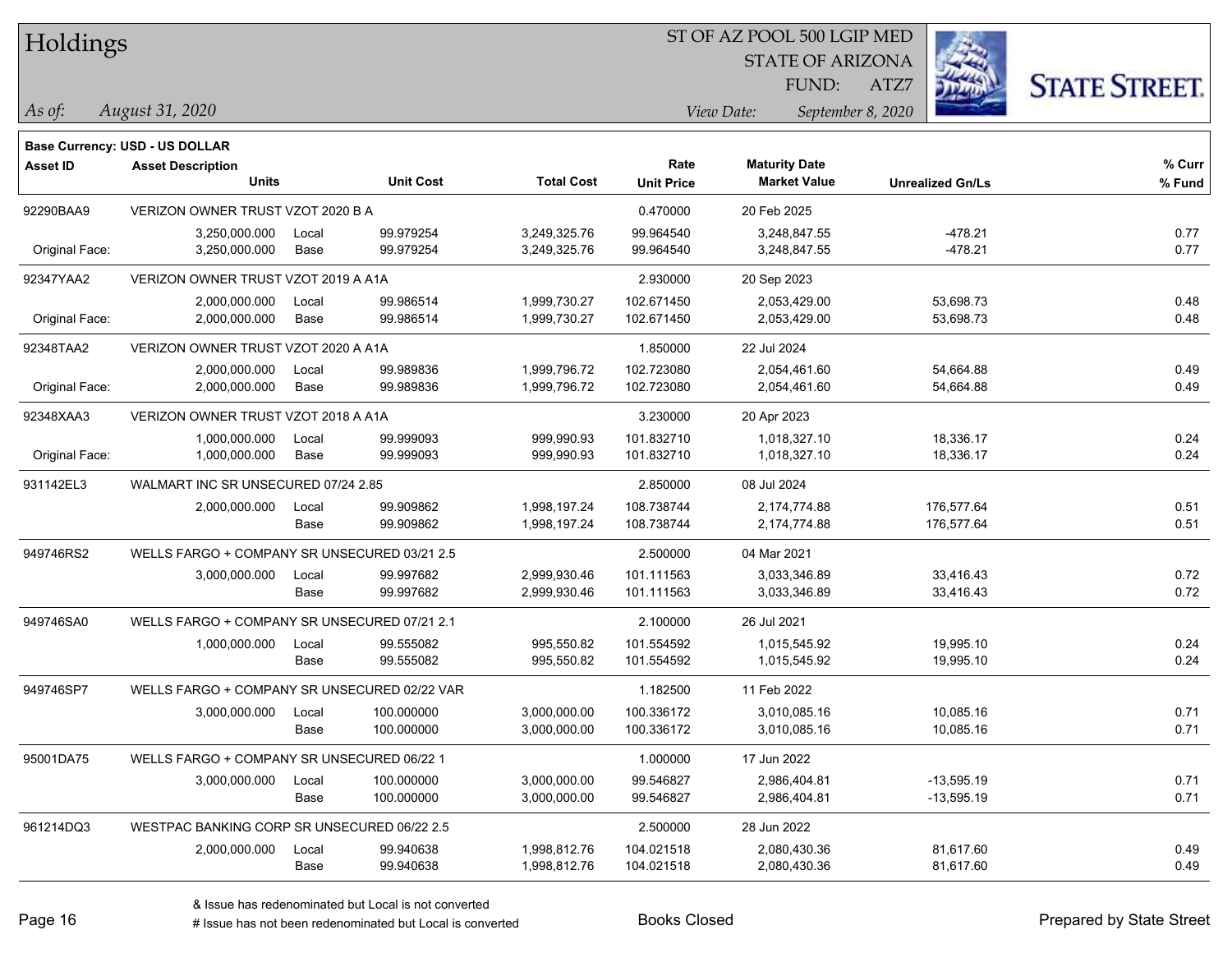| Holdings                  |                                |       |                  |                   |                   | ST OF AZ POOL 500 LGIP MED |                   |                         |                      |
|---------------------------|--------------------------------|-------|------------------|-------------------|-------------------|----------------------------|-------------------|-------------------------|----------------------|
|                           |                                |       |                  |                   |                   | <b>STATE OF ARIZONA</b>    |                   |                         |                      |
|                           |                                |       |                  |                   |                   | FUND:                      | ATZ7              | <b>JEAD</b>             | <b>STATE STREET.</b> |
| $\vert$ As of:            | August 31, 2020                |       |                  |                   |                   | View Date:                 | September 8, 2020 |                         |                      |
|                           | Base Currency: USD - US DOLLAR |       |                  |                   |                   |                            |                   |                         |                      |
| Asset ID                  | <b>Asset Description</b>       |       |                  |                   | Rate              | <b>Maturity Date</b>       |                   |                         | % Curr               |
|                           | <b>Units</b>                   |       | <b>Unit Cost</b> | <b>Total Cost</b> | <b>Unit Price</b> | <b>Market Value</b>        |                   | <b>Unrealized Gn/Ls</b> | % Fund               |
| <b>US DOLLAR Total</b>    |                                |       |                  |                   |                   |                            |                   |                         |                      |
|                           | 322,711,728.120                | Local |                  | 323,457,404.77    |                   | 330,438,247.56             |                   | 6,980,842.79            | 78.02                |
| Original Face:            | 194,861,032.000                | Base  |                  | 323,457,404.77    |                   | 330,438,247.56             |                   | 6,980,842.79            | 78.02                |
| <b>FIXED INCOME Total</b> |                                |       |                  |                   |                   |                            |                   |                         |                      |
|                           | 322,711,728.120                | Base  |                  | 323,457,404.77    |                   | 330,438,247.56             |                   | 6,980,842.79            | 78.02                |
| Original Face:            | 194,861,032.000                |       |                  |                   |                   |                            |                   |                         |                      |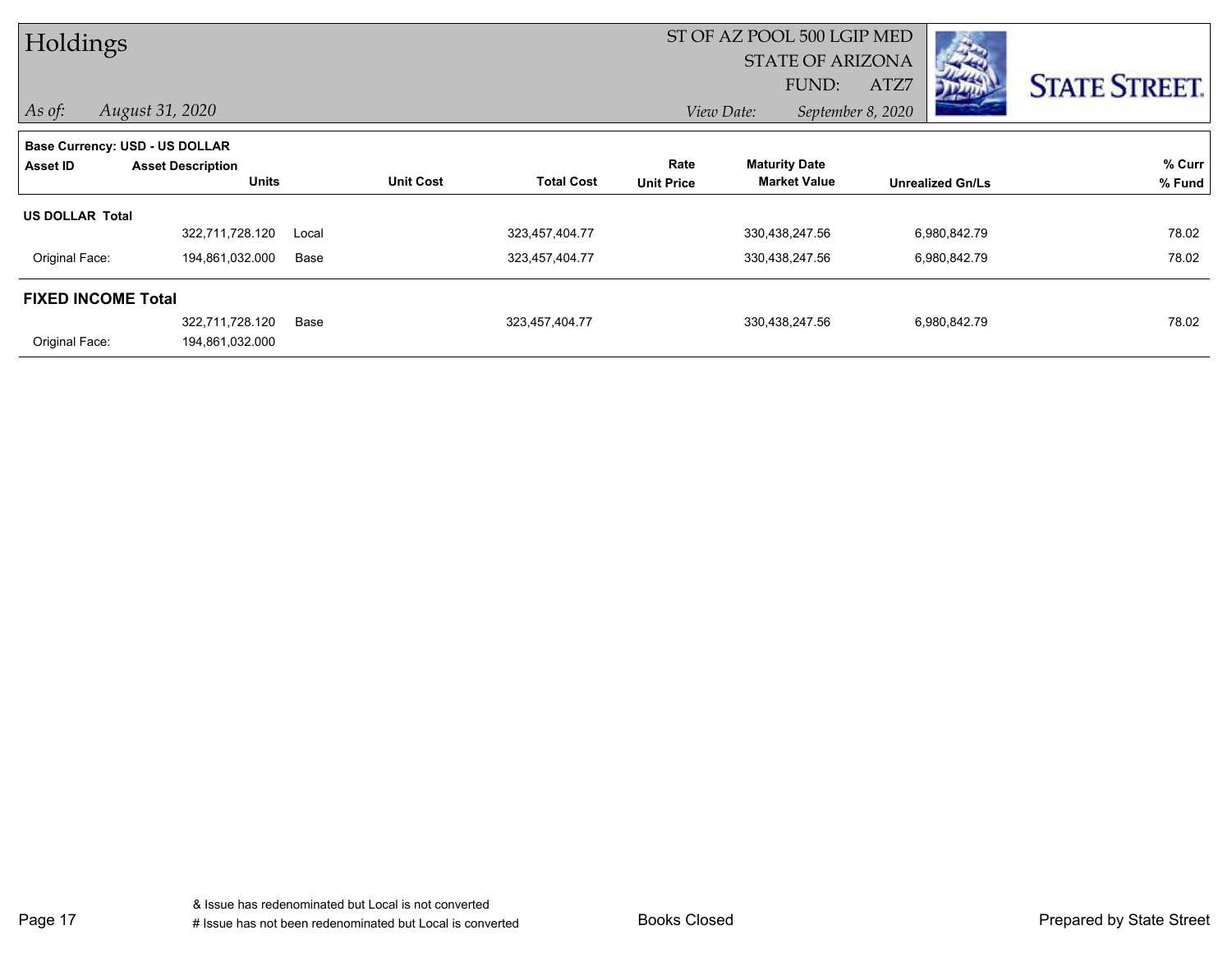| Holdings          |                                          |      |                  |                   | ST OF AZ POOL 500 LGIP MED<br><b>STATE OF ARIZONA</b><br>ATZ7<br>FUND: |                                             |                   |                         | <b>STATE STREET.</b> |
|-------------------|------------------------------------------|------|------------------|-------------------|------------------------------------------------------------------------|---------------------------------------------|-------------------|-------------------------|----------------------|
| $ $ As of:        | August 31, 2020                          |      |                  |                   |                                                                        | View Date:                                  | September 8, 2020 |                         |                      |
|                   | <b>Base Currency: USD - US DOLLAR</b>    |      |                  |                   |                                                                        |                                             |                   |                         |                      |
| Asset ID          | <b>Asset Description</b><br><b>Units</b> |      | <b>Unit Cost</b> | <b>Total Cost</b> | Rate<br><b>Unit Price</b>                                              | <b>Maturity Date</b><br><b>Market Value</b> |                   | <b>Unrealized Gn/Ls</b> | % Curr<br>% Fund     |
| <b>FUND Total</b> |                                          |      |                  |                   |                                                                        |                                             |                   |                         |                      |
|                   | 415,857,140.740                          | Base |                  | 416.516.627.48    |                                                                        | 423.526.658.86                              |                   | 7.010.031.38            | 100.00               |
| Original Face:    | 194,861,032.000                          |      |                  |                   |                                                                        |                                             |                   |                         |                      |

Page 18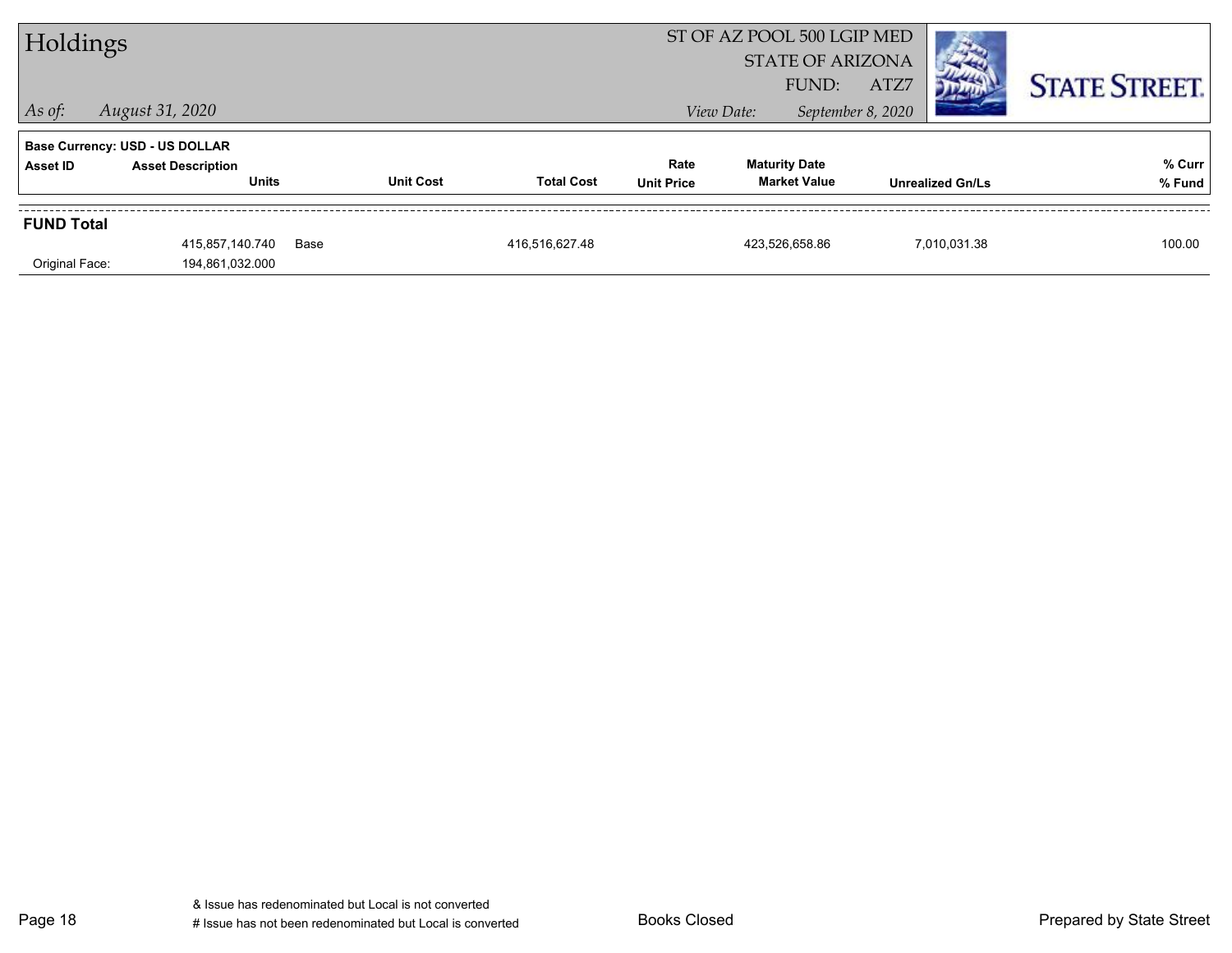### Currency Summary

*As of: August 31, 2020*

## ST OF AZ POOL 500 LGIP MED

 STATE OF ARIZONAFUND:

ATZ7



*View Date:September 8, 2020*

#### **Base Currency:USD - US DOLLAR**

|                        |                 |       |                   |                     | % Currency |                         |                          |                           |
|------------------------|-----------------|-------|-------------------|---------------------|------------|-------------------------|--------------------------|---------------------------|
|                        | <b>Units</b>    |       | <b>Total Cost</b> | <b>Market Value</b> | % Fund     | <b>Unreal Sec Gn/Ls</b> | <b>Unreal Curr Gn/Ls</b> | <b>Total Unreal Gn/Ls</b> |
| <b>US DOLLAR</b>       |                 |       |                   |                     |            |                         | Exchange Rate:           | 1.000000                  |
| <b>CASH</b>            |                 |       |                   |                     |            |                         |                          |                           |
|                        | 3,459,934.410   | Local | 3,459,934.41      | 3,459,934.41        | 0.82       | 0.00                    |                          | 0.00                      |
|                        |                 | Base  | 3,459,934.41      | 3,459,934.41        | 0.82       | 0.00                    | 0.00                     | 0.00                      |
| <b>CASH EQUIVALENT</b> |                 |       |                   |                     |            |                         |                          |                           |
|                        | 89,685,478.210  | Local | 89,599,288.30     | 89,628,476.89       | 21.16      | 29,188.59               |                          | 29,188.59                 |
|                        |                 | Base  | 89,599,288.30     | 89,628,476.89       | 21.16      | 29,188.59               | 0.00                     | 29,188.59                 |
| <b>FIXED INCOME</b>    |                 |       |                   |                     |            |                         |                          |                           |
|                        | 322,711,728.120 | Local | 323,457,404.77    | 330,438,247.56      | 78.02      | 6,980,842.79            |                          | 6,980,842.79              |
| Original Face:         | 194,861,032.000 | Base  | 323,457,404.77    | 330,438,247.56      | 78.02      | 6,980,842.79            | 0.00                     | 6,980,842.79              |
| <b>US DOLLAR Total</b> |                 |       |                   |                     |            |                         |                          |                           |
|                        | 415,857,140.740 | Local | 416,516,627.48    | 423,526,658.86      | 100.00     | 7,010,031.38            |                          | 7,010,031.38              |
| Original Face:         | 194,861,032.000 | Base  | 416,516,627.48    | 423,526,658.86      | 100.00     | 7,010,031.38            | 0.00                     | 7,010,031.38              |
| <b>FUND Total</b>      |                 |       |                   |                     |            |                         |                          |                           |
|                        | 415,857,140.740 | Base  | 416,516,627.48    | 423,526,658.86      | 100.00     | 7,010,031.38            | 0.00                     | 7,010,031.38              |
| Original Face:         | 194,861,032.000 |       |                   |                     |            |                         |                          |                           |
|                        |                 |       |                   |                     |            |                         |                          |                           |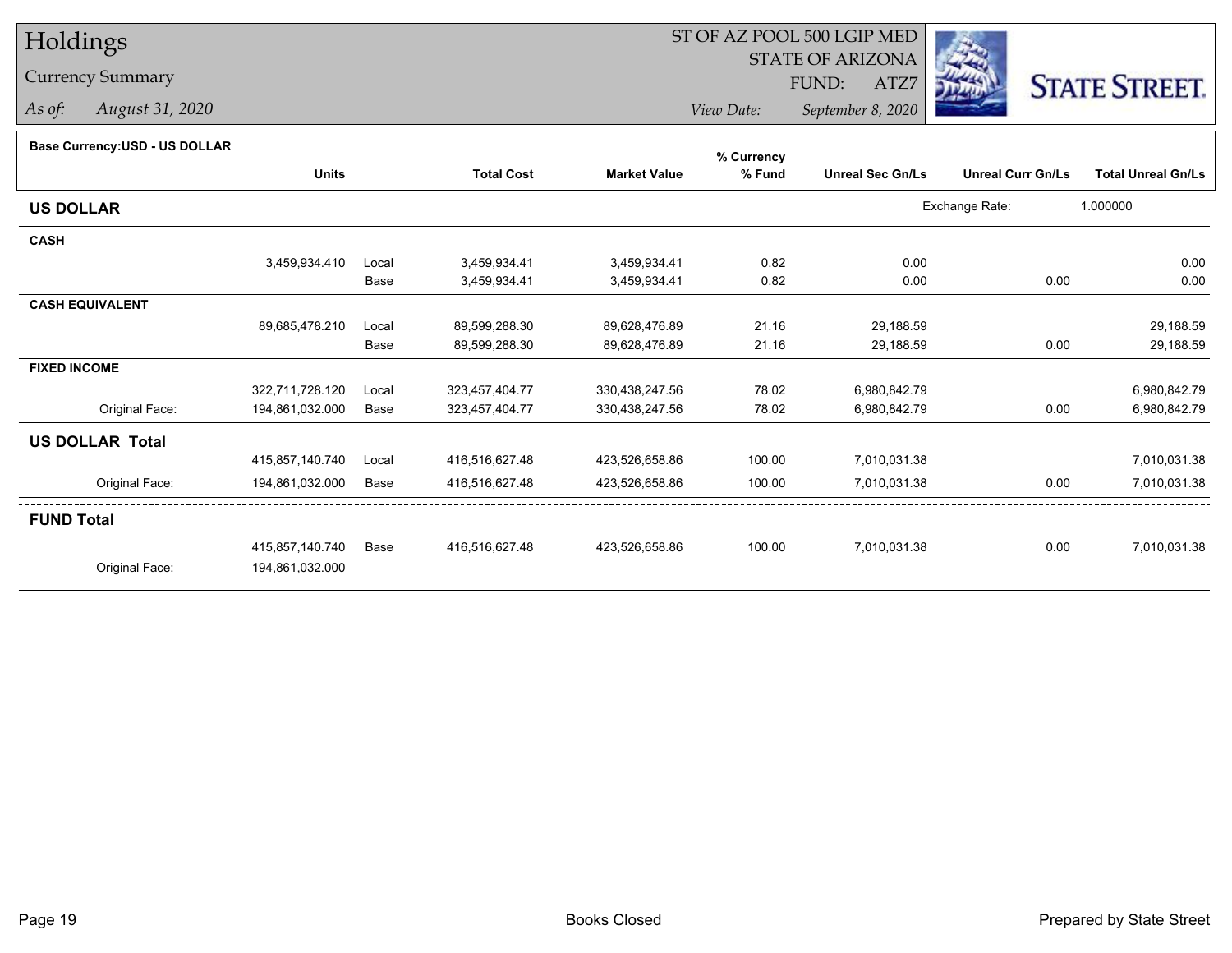|                      | Holdings                       |                   |                     | ST OF AZ POOL 500 LGIP MED |                         |                          |                           |
|----------------------|--------------------------------|-------------------|---------------------|----------------------------|-------------------------|--------------------------|---------------------------|
| <b>Asset Summary</b> |                                |                   |                     |                            | <b>STATE OF ARIZONA</b> |                          |                           |
|                      |                                |                   |                     |                            | FUND:<br>ATZ7           |                          | <b>STATE STREET.</b>      |
| As of:               | August 31, 2020                |                   |                     | View Date:                 | September 8, 2020       |                          |                           |
|                      | Base Currency: USD - US DOLLAR |                   |                     |                            |                         |                          |                           |
|                      | <b>Units</b>                   | <b>Total Cost</b> | <b>Market Value</b> | % Fund                     | <b>Unreal Sec Gn/Ls</b> | <b>Unreal Curr Gn/Ls</b> | <b>Total Unreal Gn/Ls</b> |
| <b>CASH</b>          |                                |                   |                     |                            |                         |                          |                           |
| <b>US DOLLAR</b>     |                                |                   |                     |                            |                         |                          |                           |
|                      | 3,459,934.410                  | 3.459.934.41      | 3,459,934.41        | 0.82                       | 0.00                    | 0.00                     | 0.00                      |
| <b>CASH Total</b>    |                                |                   |                     |                            |                         |                          |                           |
|                      | 3,459,934.410                  | 3,459,934.41      | 3,459,934.41        | 0.82                       | 0.00                    | 0.00                     | 0.00                      |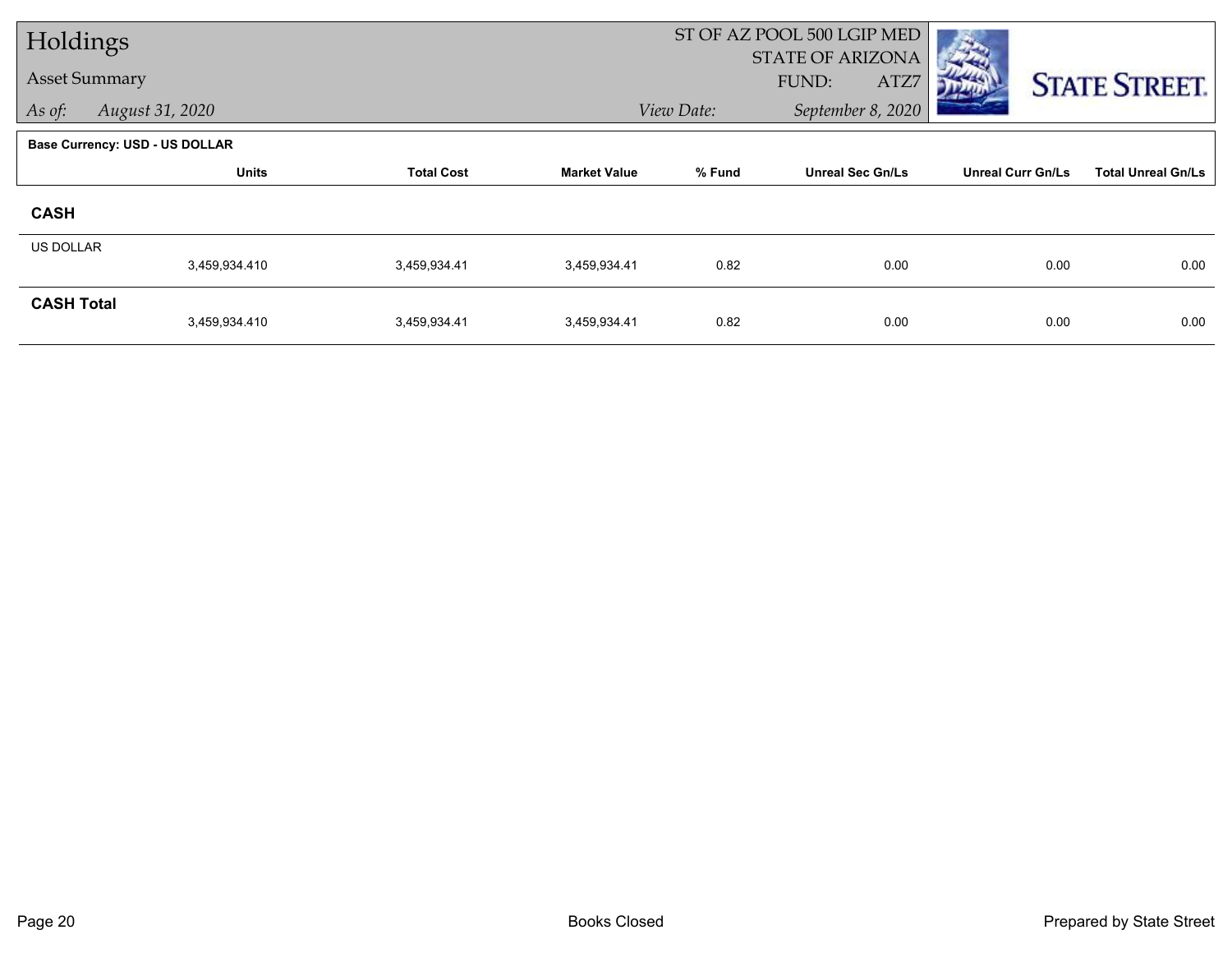|           | Holdings                              |                   |                     | ST OF AZ POOL 500 LGIP MED |                         |                          |                           |
|-----------|---------------------------------------|-------------------|---------------------|----------------------------|-------------------------|--------------------------|---------------------------|
|           |                                       |                   |                     |                            | <b>STATE OF ARIZONA</b> |                          |                           |
|           | <b>Asset Summary</b>                  |                   |                     |                            | FUND:<br>ATZ7           |                          | <b>STATE STREET.</b>      |
| As of:    | August 31, 2020                       |                   |                     | View Date:                 | September 8, 2020       |                          |                           |
|           | <b>Base Currency: USD - US DOLLAR</b> |                   |                     |                            |                         |                          |                           |
|           | <b>Units</b>                          | <b>Total Cost</b> | <b>Market Value</b> | % Fund                     | <b>Unreal Sec Gn/Ls</b> | <b>Unreal Curr Gn/Ls</b> | <b>Total Unreal Gn/Ls</b> |
|           | <b>CASH EQUIVALENT</b>                |                   |                     |                            |                         |                          |                           |
| US DOLLAR |                                       |                   |                     |                            |                         |                          |                           |
|           | 89,685,478.210                        | 89,599,288.30     | 89,628,476.89       | 21.16                      | 29,188.59               | 0.00                     | 29,188.59                 |
|           | <b>CASH EQUIVALENT Total</b>          |                   |                     |                            |                         |                          |                           |
|           | 89,685,478.210                        | 89,599,288.30     | 89,628,476.89       | 21.16                      | 29,188.59               | 0.00                     | 29,188.59                 |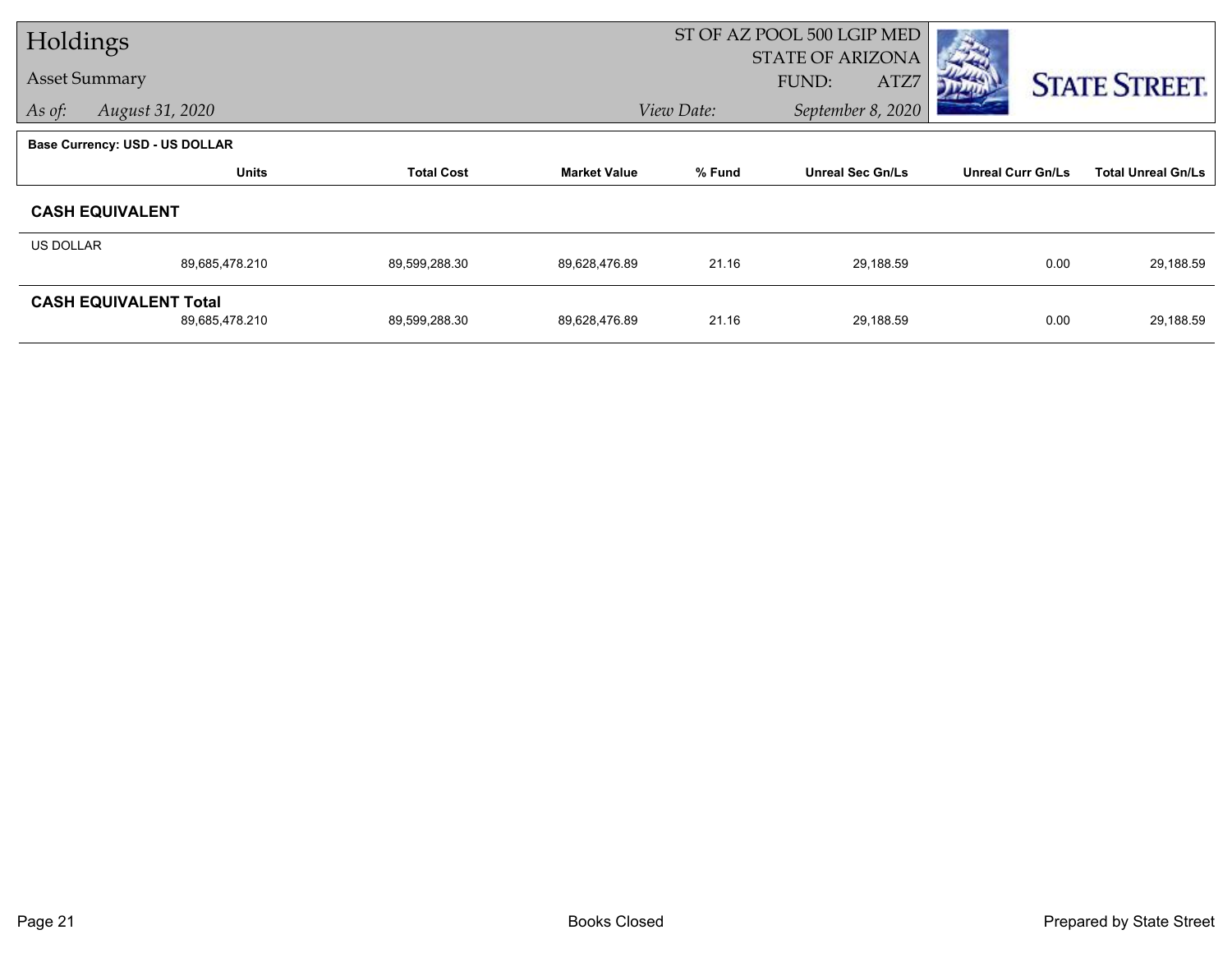| Holdings         |                                       |                   |                     | ST OF AZ POOL 500 LGIP MED |                         |                          |                           |  |  |
|------------------|---------------------------------------|-------------------|---------------------|----------------------------|-------------------------|--------------------------|---------------------------|--|--|
|                  |                                       |                   |                     |                            | <b>STATE OF ARIZONA</b> |                          |                           |  |  |
|                  | <b>Asset Summary</b>                  |                   |                     |                            | ATZ7<br>FUND:           |                          | <b>STATE STREET.</b>      |  |  |
| As of:           | August 31, 2020                       |                   |                     | View Date:                 | September 8, 2020       |                          |                           |  |  |
|                  | <b>Base Currency: USD - US DOLLAR</b> |                   |                     |                            |                         |                          |                           |  |  |
|                  | <b>Units</b>                          | <b>Total Cost</b> | <b>Market Value</b> | % Fund                     | <b>Unreal Sec Gn/Ls</b> | <b>Unreal Curr Gn/Ls</b> | <b>Total Unreal Gn/Ls</b> |  |  |
|                  | <b>FIXED INCOME</b>                   |                   |                     |                            |                         |                          |                           |  |  |
| <b>US DOLLAR</b> |                                       |                   |                     |                            |                         |                          |                           |  |  |
|                  | 322,711,728.120                       | 323,457,404.77    | 330,438,247.56      | 78.02                      | 6,980,842.79            | 0.00                     | 6,980,842.79              |  |  |
|                  | <b>FIXED INCOME Total</b>             |                   |                     |                            |                         |                          |                           |  |  |
|                  | 322,711,728.120                       | 323,457,404.77    | 330,438,247.56      | 78.02                      | 6,980,842.79            | 0.00                     | 6,980,842.79              |  |  |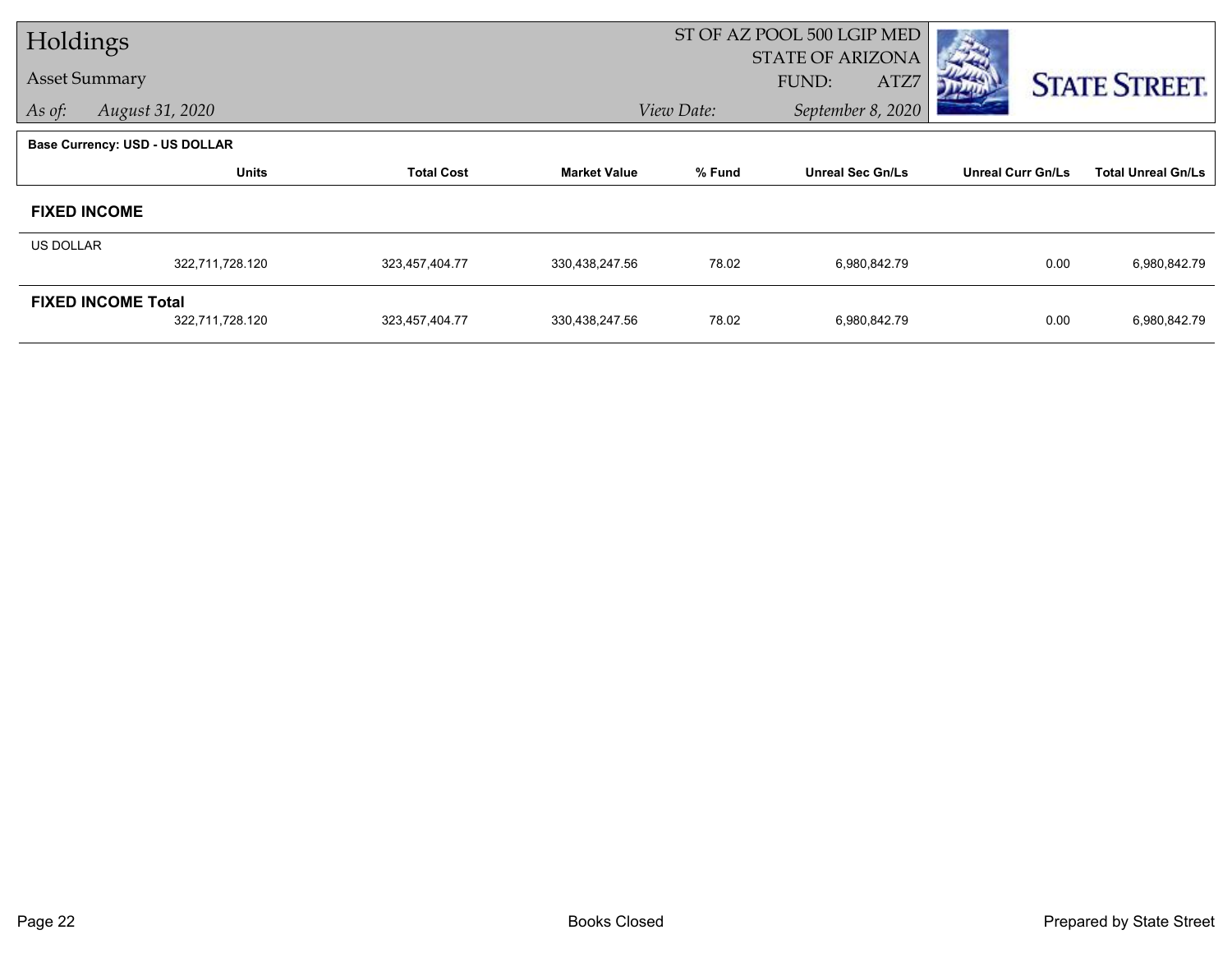| Holdings             |                                       |                   |                                  | ST OF AZ POOL 500 LGIP MED |                         |              |                          |                      |                           |  |
|----------------------|---------------------------------------|-------------------|----------------------------------|----------------------------|-------------------------|--------------|--------------------------|----------------------|---------------------------|--|
| <b>Asset Summary</b> |                                       |                   | <b>STATE OF ARIZONA</b><br>FUND: |                            | ATZ7                    |              |                          | <b>STATE STREET.</b> |                           |  |
| As of:               | August 31, 2020                       |                   |                                  | View Date:                 | September 8, 2020       |              |                          |                      |                           |  |
|                      | <b>Base Currency: USD - US DOLLAR</b> |                   |                                  |                            |                         |              |                          |                      |                           |  |
|                      | <b>Units</b>                          | <b>Total Cost</b> | <b>Market Value</b>              | % Fund                     | <b>Unreal Sec Gn/Ls</b> |              | <b>Unreal Curr Gn/Ls</b> |                      | <b>Total Unreal Gn/Ls</b> |  |
| <b>FUND Total</b>    |                                       |                   |                                  |                            |                         |              |                          |                      |                           |  |
|                      | 415,857,140.740                       | 416,516,627.48    | 423,526,658.86                   | 100.00                     |                         | 7,010,031.38 |                          | 0.00                 | 7,010,031.38              |  |